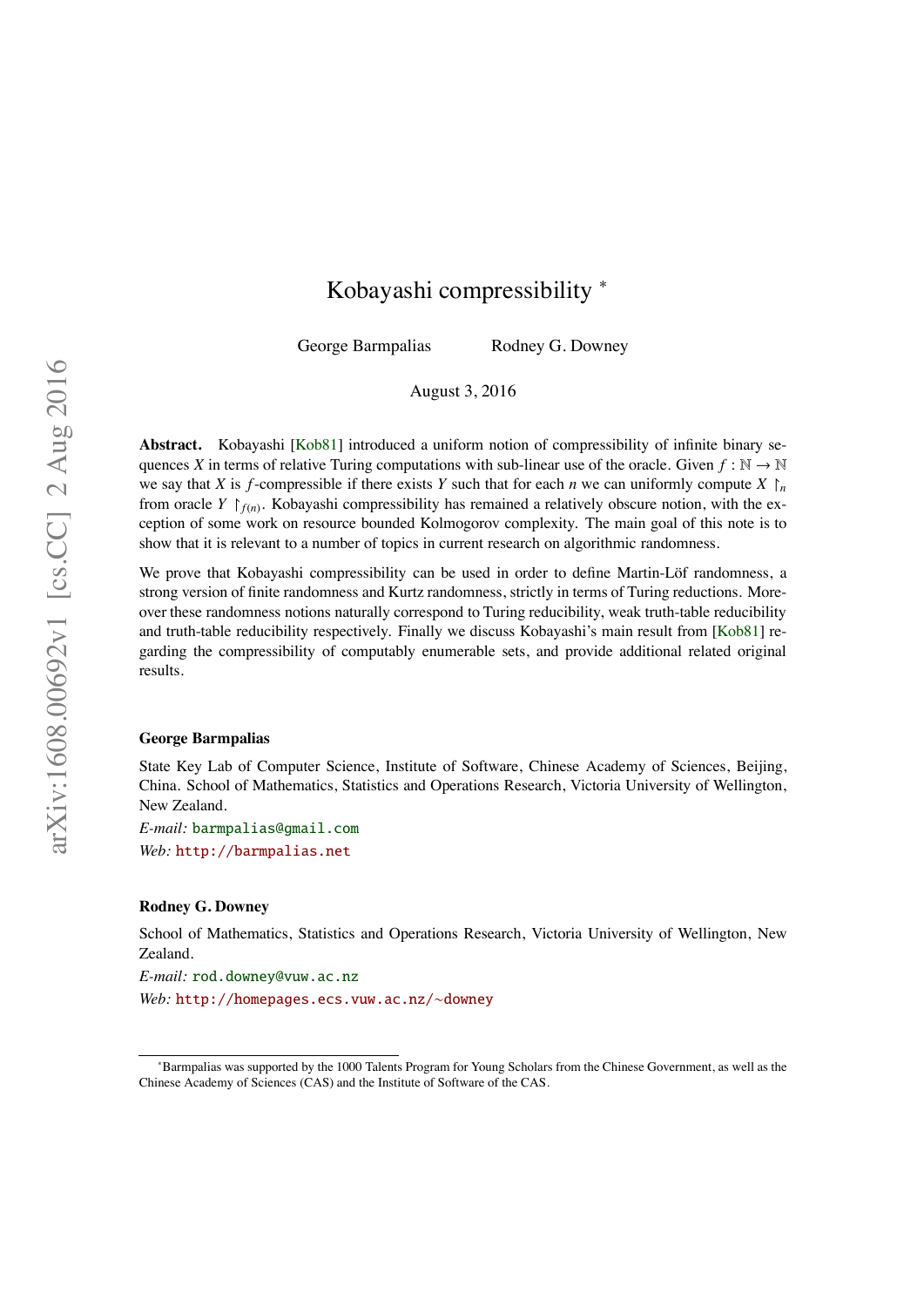# **1 Introduction**

The compressibility of a finite binary program  $\sigma$  is defined in terms of the shortest program that can generate  $\sigma$ . This is the idea behind the theory of Kolmogorov complexity *C* of strings. For example, if  $c \in \mathbb{N}$  then  $\sigma$  is *c*-incompressible if  $C(\sigma) > |\sigma| - c$ , and similar definitions are used with respect to the prefix-free complexity *K*, where the underlying universal machine is prefix-free. This notion of incompressibility has a well-known extension to infinite binary streams *X*, where we say that *X* is *c*-incompressible if  $K(X \nvert n) \ge n - c$  for all *n*. Then the algorithmic randomness of *X* is often identified with the property that *X* is *c*-incompressible for some *c*, and coincides with the notion of Martin-Löf randomness<sup>1</sup>. These concepts are basic in Kolmogorov complexity, and the reader is referred to the standard textbooks [LV97, DH10] for the relevant background.

## **1.1 Kobayashi compressibility and incompressibility**

The reader may observe that the above extension of the definition of compressibility from finite to infinite sequences is nonuniform, in the sense that the compression of the various initial segments of *X* could be done by different, possibly unrelated short programs. A uniform extension of compressibility from strings to infinite streams would require the individual short programs to be part of a single stream. Kobayashi [Kob81] considered exactly that approach.

**Definition 1.1** (Kobayashi [Kob81]). *Given*  $f : \mathbb{N} \to \mathbb{N}$  *we say that X is f-compressible if there exists Y* such that for each *n* we can uniformly compute *X*  $\int_{n}$  *from oracle Y*  $\int_{f(n)}$ .<sup>2</sup>

Note that, since every real is computable from itself with identity use, Definition 1.1 only makes sense if  $f(n)$  occasionally dips well below  $n$ . This feature contrasts a standard caveat that is often assumed in computability theory for convenience, that the oracle-use in relative computations is strictly increasing. Kobayashi did not necessarily require that *f* is computable in this definition, but added effectivity requirements in the statements of his results. We formulate the corresponding notion of incompressibility of a real *X* based on Definition 1.1 as follows.

**Definition 1.2** (Kobayashi incompressibility)**.** *We say that a real X is Kobayashi incompressible if it is not f-compressible for any function f such that*  $n - f(n)$  *is unbounded.* 

Note that every set *X* is  $(n - c)$ -compressible for every constant *c*. Indeed, given *c* one can consider *Y* such that  $X = X \rvert_c * Y$ , and by hardwiring  $X \rvert_c$  into a Turing machine we can compute X from Y with oracle-use  $n - c$ .

Kobayashi showed that the class of the incompressible streams *X* of Definition 1.2 has measure 1. We will see in the following that, in fact, this definition is equivalent to Martin-Löf randomness. Furthermore, if Turing computability in this definition is replaced with stronger reducibilities, then we get

 $1$ This is the first robust and most accepted definition of algorithmic randomness and was originally introduced by Martin-Löf [ML66] based on effective statistical tests.

<sup>&</sup>lt;sup>2</sup>The reader who is familiar with monotone complexity from Levin in  $[Lev71, Lev73]$  (also discussed in [DH10, Section 3.15]) will note that if *X* is  $f$ -compressible for a computable function  $f$ , then  $f$  is an upper bound on the monotone complexity of *X*.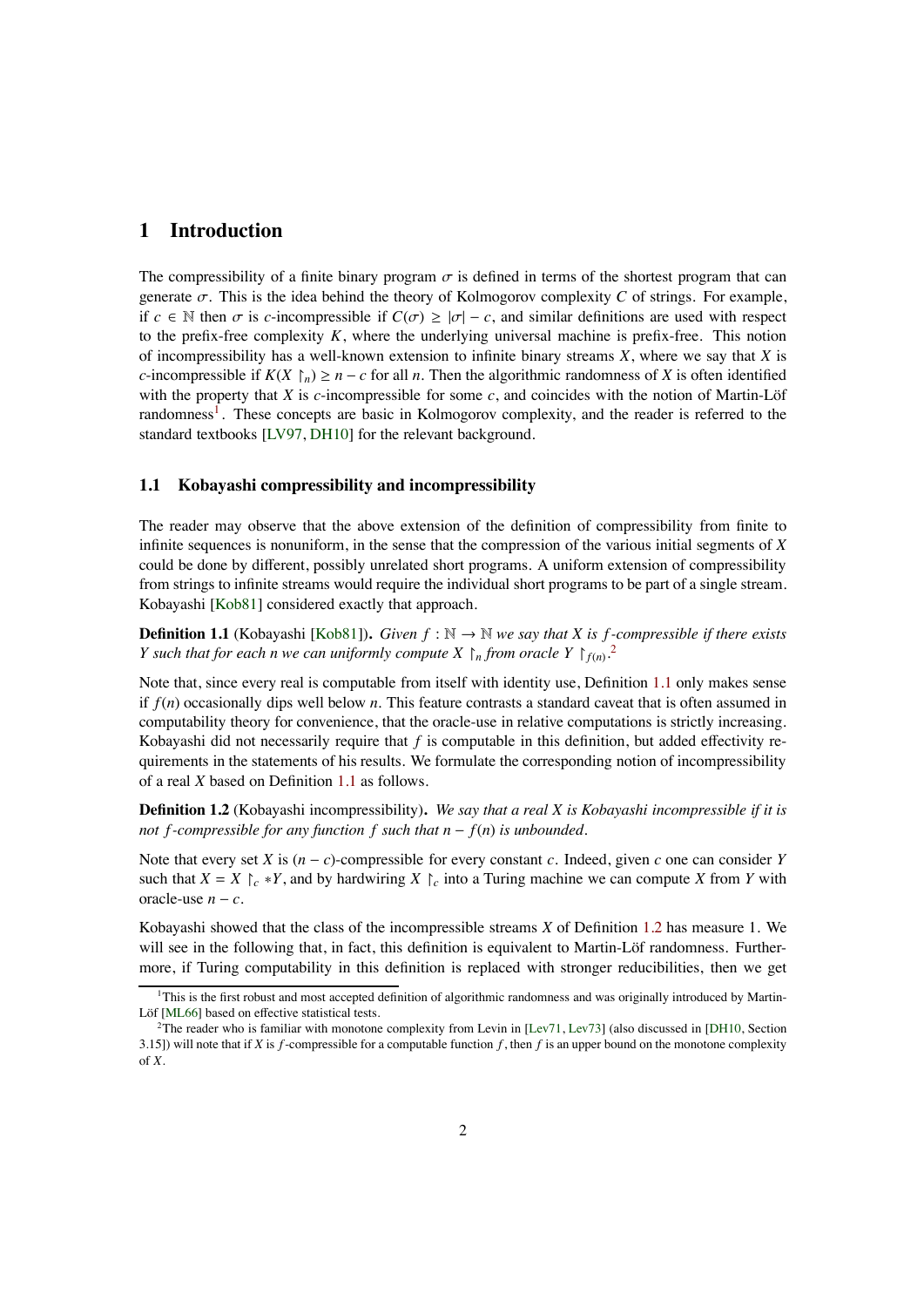alternative definitions of Kurtz randomness<sup>3</sup> and a strong version of computably bounded randomness<sup>4</sup> which we call granular randomness, respectively. We state these results in Section 1.3, deferring their proofs in latter sections. It is interesting to note that these alternative definitions do not involve measure or prefix-free machines, so they are unique in that they only use notions from classical computability theory. It is curious that Kobayashi's simple and natural notion of compressibility has remained rather obscure, and does not even feature in the encyclopedic books on Kolmogorov complexity and computability [LV97, DH10, Nie09].<sup>5</sup>

## **1.2 Previous work on Kobayashi compressibility**

An adaptation Kobayashi's compressibility notion for resource-bounded computations was considered in Balcázar, Gavaldà, and Hermo [BGH94, BGH96], where it was shown that for logarithmic initial segment complexity (i.e. when the plain or prefix-free Kolmogorov complexity of the sequence is  $O(\log n)$ , the uniform and nonuniform approaches coincide, both in the resource bounded and resource unbounded case. In particular, they showed that  $6$ 

if *X* has has initial segment complexity  $O(\log n)$  then there exists some *Y* that computes *X* with oracle-use  $O(\log n)$ .

Another observation from [BGH94, BGH96] is that for constant oracle-use bounds and polynomial time, Kobayashi's notion coincides with the polynomial computable functions and also with the corresponding resource-bounded version in terms of initial segment complexity relative to the length of the initial segment, which was studied by Loveland [Lov69].

Such uniform notions of compressibility for infinite streams based on Kobayashi's report were later used by Balcázar, Gavaldà and Siegelmann in [BGS06] in order to give a characterization of the computational power of recurrent neural networks in terms of the Kolmogorov complexity of their weights. A hierarchy theorem regarding resource-bounded compressibility notions based on functions *f* of increasing growth rates is also included in [BGS06].

The notion of relative computations with occasionally sub-linear oracle-use that is behind Kobayashi's notion of compressibility also initiated a study of strong reducibilities in a series of three never-beforecited papers by Habart [Hab90, Hab91, Hab92]. From these papers, [Hab90] is directly related to algorithmic randomness notions. Given a computable  $f : \mathbb{N} \to \mathbb{N}$  let  $S(f)$  be the class of reals *X* which are *f*-compressible according to Definition 1.1. Given a subclass C of the class  $\omega^{\omega}$  of functions from the natural numbers to the natural numbers, Habart defined *X* to be C*-incompressible* (or incompressible with respect to  $C$ ) if

$$
\forall f \in C, \ [X \in \mathcal{S}(f) \Rightarrow \mathcal{S}(f) = 2^{\omega}] \tag{1.2.1}
$$

<sup>&</sup>lt;sup>3</sup>originally from Kurtz [Kur81] and further studied in Downey Griffiths and Reid [DGR04].

<sup>&</sup>lt;sup>4</sup>introduced and studied by Brodhead, Downey and Ng [BDN12].

<sup>5</sup>Of the two citations to Kobayashi's work in [LV97] one is about a somewhat known result regarding the structure of one-tape nondeterministic Turing machine time hierarchy and the other is [Kob93]. Incidentally, the results in the latter paper were independently reproved by Becher, Figueira, Grigorieff and Miller [BFGM06] (along with other original results).

<sup>&</sup>lt;sup>6</sup>The reader may recall that  $O(\log n)$  initial segment complexity means the same (modulo additive constants) for plain or prefix-free Kolmogorov complexity, since the latter is at most two times the plain complexity.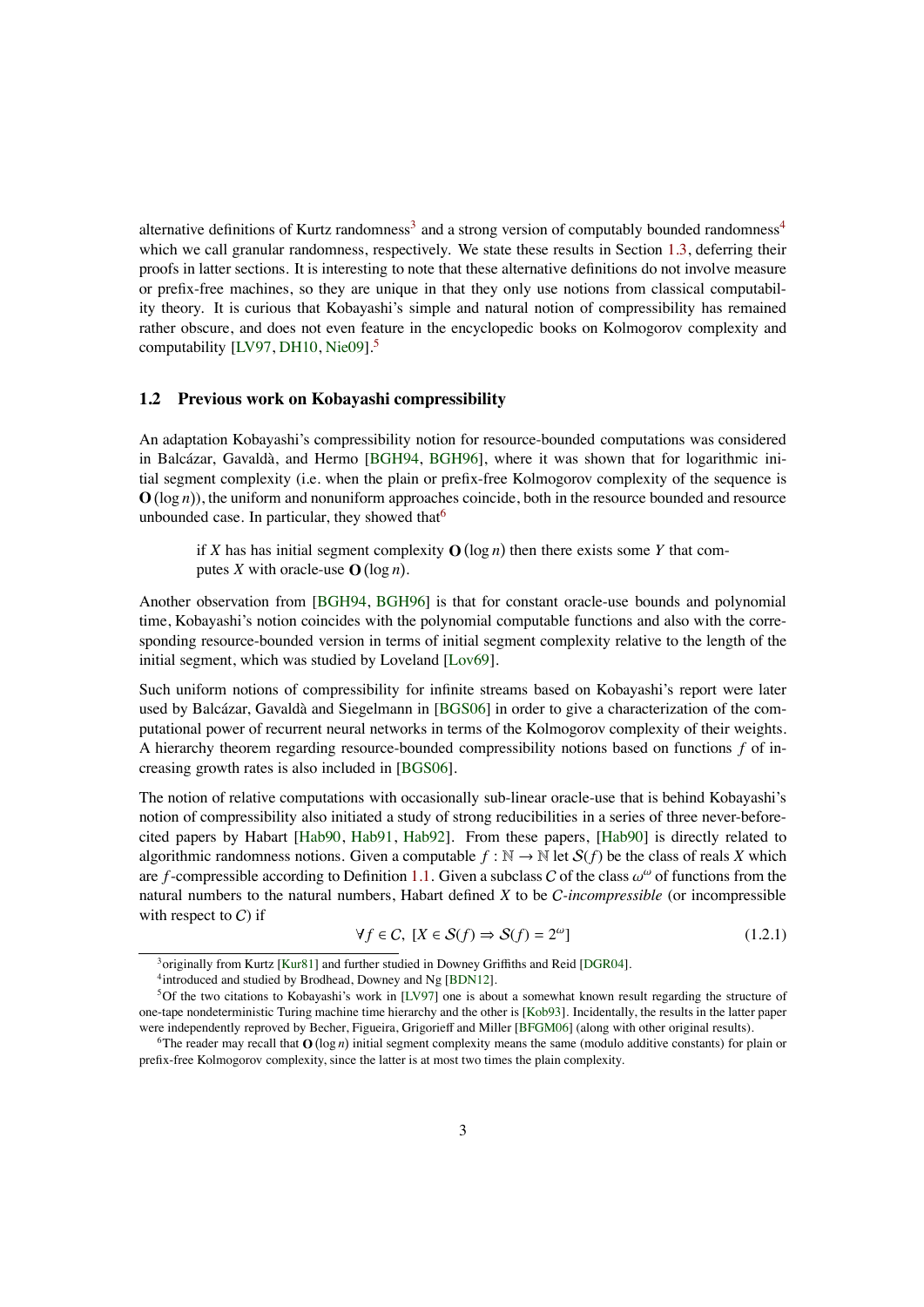where  $2^{\omega}$  is the class of all infinite binary sequences. Similarly, *X* is *C*-compressible if it is not *C*incompressible, i.e. if there exists  $f \in C$  such that  $X \in S(f)$  and there are *f*-incompressible reals. Habart then shows that

> Martin-Löf randomness is equivalent to incompressibility with respect to all non-decreasing functions in  $\omega^{\omega}$ .

Moreover Habart shows that the following conditions are equivalent for any real *X*:

- (a) *X* is compressible with respect to the computable functions in  $\omega^{\omega}$ ;
- (b) *X* is compressible with respect to the nondecreasing computable functions in  $\omega^{\omega}$ ;
- (c) there exists a computable function *g* such that  $K(X \upharpoonright_{g(n)}) \leq g(n) n$  for all *n*.

The follow-up papers [Hab91, Hab92] explore variations of the above notion of compressibility and, amongst other results, give a characterization of bi-immunity in terms of compressibility.

The main result from [Kob81] is the following characterization of the compressibility of computably enumerable (c.e. from now on) sets in terms of asymptotic bounds on the oracle use in relative computations.

**Theorem 1.3** (Kobayashi [Kob81])**.** *If f is a non-decreasing computable function then the following are equivalent:*

- $(a)$   $\sum_{n} 2^{-f(n)}$  *is finite*;
- *(b) every c.e. set X is computable by some set Y with oracle-use bounded above by f .*

This is an elegant characterization of the compressibility of c.e. sets. Other results on this topic, such as the work in [Bar68, Kum96, BL13, BHLM13], tend to focus on the Kolmogorov complexity of the initial segments of c.e. sets. In fact, Theorem 1.3 remains true if we add a third clause saying 'every c.e. set *X* is computable by  $\Omega$  with oracle-use bounded above by *f*' where  $\Omega$  is Chaitin's halting probability. We give a short proof of this slightly enhanced result in Section 3.1.

In the last decade, a number of vaguely related results in the spirt of Theorem 1.3 have emerged in the literature. Tadaki [Tad09] considered the problem of how many bits of  $\Omega$  are needed in order to compute the domain of the universal prefix-free machine *U* up to the strings of length *n*. He showed that, if we restrict the question to computable use-functions, then the answer is given by the computable functions of the type  $n - f(n)$  such that  $\sum_{n} 2^{-f(n)}$  is finite. Similar asymptotic conditions on the oracle use in relative computations between c.e. reals were obtained in [BFLP16].

A typical case in Theorem 1.3 is for logarithmic bounds. We get that if  $\epsilon > 1$  then every c.e. set is  $(\epsilon \cdot \log n)$ -compressible while there are c.e. sets that are not  $(\log n)$ -compressible. A result with the same flavor was recently presented in [BLP16], where it was shown that halting probabilities of universal prefix-free machines are computable from eachother with use  $n + \epsilon \cdot \log n$  for any  $\epsilon > 1$ , but this statement is no longer true for  $\epsilon = 1$ .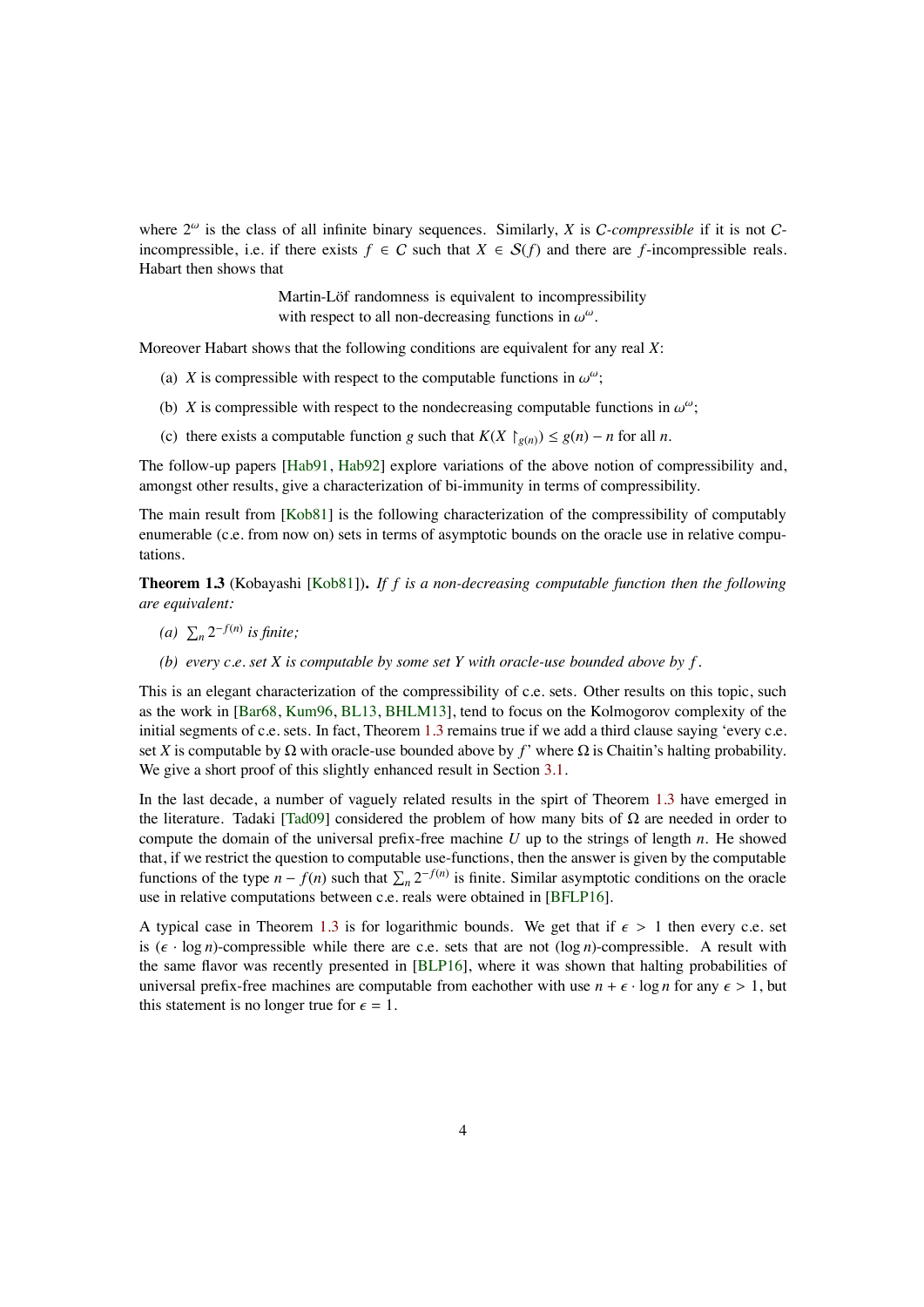## **1.3 Our results**

There are two types of results that we present, both of which are related to Kobayashi's report [Kob81]. First, in Section 1.3.1 we consider versions of Kobayashi incompressibility and relate them to known randomness notions. Second, in Section 1.3.2 we consider some results related to the initial segment complexity of c.e. sets and Theorem 1.3.

#### **1.3.1 Kobayashi incompressibility and reductions**

Our first result is that Kobayashi incompressibility coincides with Martin-Löf randomness. This fact has also been noticed by Laurent Bienvenu (personal communication—unpublished). Recall that a set of strings *U* can be viewed as the set of reals that have a prefix in *U*. In this way, the measure  $\mu(U)$ is the Lebesgue measure of the corresponding open set of reals. Also recall that a Martin-Löf test is a uniformly c.e. sequence of sets  $(U_i)$  with  $\mu(U_i) < 2^{-i}$  for all *i*, and a real *X* is Martin-Löf random if it is not in  $∩<sub>i</sub>U<sub>i</sub>$  for any Martin-Löf test  $(U<sub>i</sub>)$ .

**Theorem 1.4** (Kobayashi incompressibility and Turing reductions)**.** *The following are equivalent:*

- *(a) X is Martin-Löf random;*
- *(b) for every Y such that*  $X \leq_T Y$  *the Y-use in any such computation of X*  $\mid_n$  *is bounded below by n* − *c for some constant c and all n.*

Next, we consider the notion of Kobayashi compressibility, as it was discussed in Section 1.1, but with respect to strong reducibilities like truth-table and weak truth-table reducibility. Before we state our results, a few remarks regarding strong reducibilities with sub-linear oracle use are in order. There is a uniform and a nonuniform way to define truth-table and weak truth-table reductions, when there is a strong emphasis on the oracle-use of the associated computations. The uniform way corresponds to the case where the oracle-bound is oblivious to the oracle used in the reduction. For example,  $X \leq t$  *Y* with oracle-use *f* means that there exists a total Turing functional Φ with uniform oracle-use *f* on any oracle *X*, such that  $\Phi^{Y} = X$ . The non-uniform definition would be to say that there exists a total Turing functional Φ such that Φ*<sup>Y</sup>* = *X* and the oracle-use on *Y* is bounded by *f* . Similar formulations apply to weak truth-table reductions. It is not hard to see that the two formulations are equivalent when *f* is computable, since we can modify Φ to behave in a trivial way on oracles that do not respect the given oracle-use bound. In our presentation we follow the uniform formulation.

With this clarification out of the way, we can modify Kobayashi's notion of compressibility by replacing Turing reductions for strong reductions. For example, given a computable  $f : \mathbb{N} \to \mathbb{N}$  we can say that *X* is truth-table *f*-compressible if there exists *Y* which truth-table computes *X* with oracle-use bounded above by *f* . Similar definitions apply with respect to weak truth-table reducibility. It is now natural to ask whether these restricted notions of incompressibility characterize known variants of algorithmic randomness. It turns out that this is indeed the case, and for the truth-table variant the corresponding notion is Kurtz randomness, which was originally introduced in [Kur81]. A Martin-Löf test (*Ui*) is a *Kurtz test* if *U<sub>i</sub>* if finite for each *i*. A real is *Kurtz random* if it is not in  $\cap_i U_i$  for any Kurtz test  $(U_i)$ .

**Theorem 1.5** (Kobayashi incompressibility and truth-table reductions)**.** *The following are equivalent:*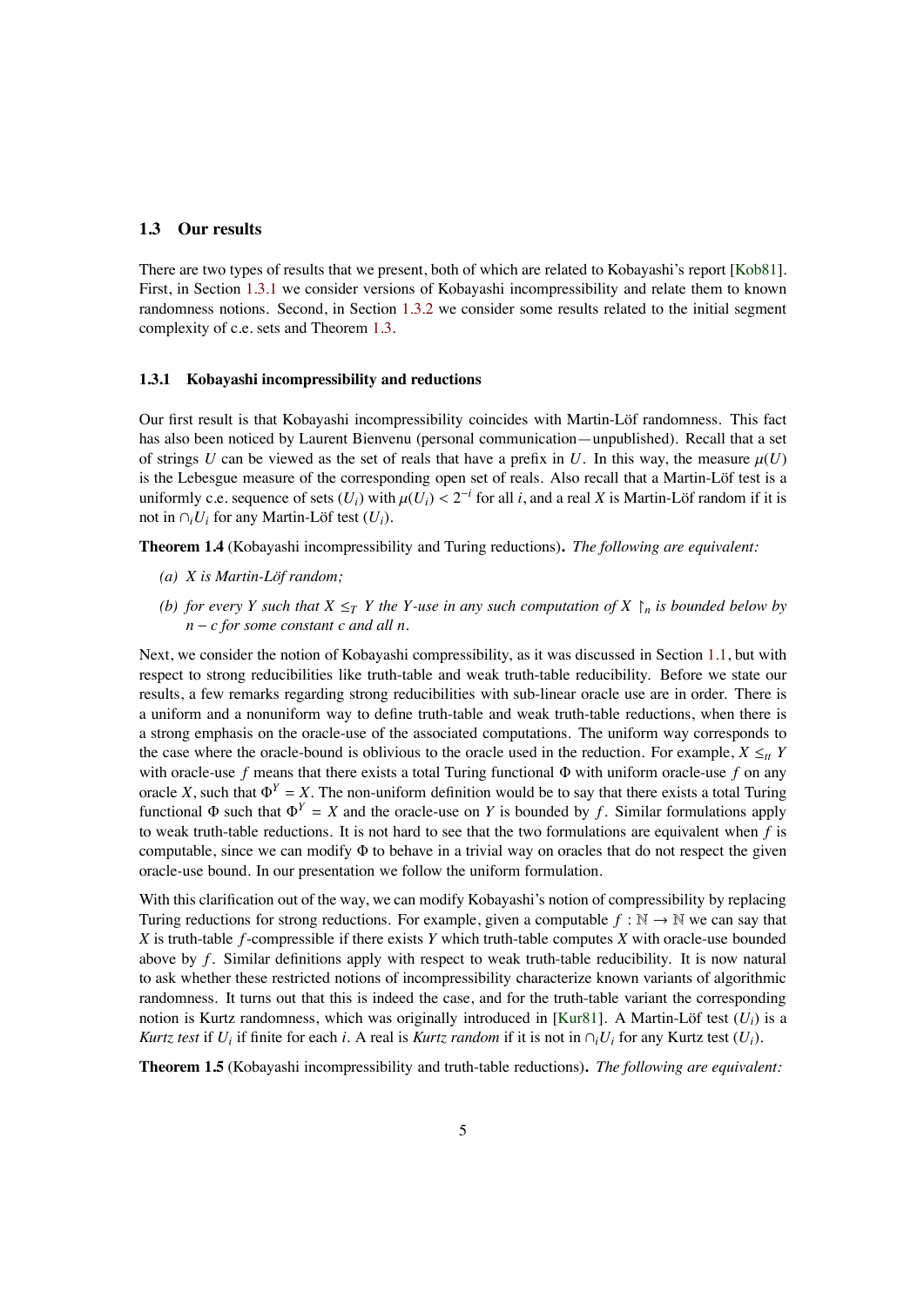- *(a) X is Kurtz random;*
- *(b) for every Y such that*  $X \leq_{tt} Y$  *the Y-use in any such computation of X*  $\mid_n$  *is bounded below by n* − *c for some constant c and all n.*

Downey, Griffiths and Reid [DGR04] gave alternative characterizations of Kurtz randomness in terms of tests and initial segment complexity. These characterizations can be used to give an alternative proof of 1.5, as we note in the following.

If we consider Theorem 1.4 with respect to weak truth-table reducibility, the corresponding randomness notion is what we call granular randomness in Theorem 1.6, which expresses it as a restricted version of Martin-Löf randomness in terms of tests, martingales, or prefix-free complexity. Given a function *g*, we say that a Martin-Löf test  $(V_i)$  is g-granular if for each *i* each string in  $V_i$  has length at most  $g(i)$ . Moreover we say that a Martin-Löf test is computably granular if it is *g*-granular for some computable non-decreasing function *g*.

**Theorem 1.6** (Granular randomness)**.** *The following are equivalent for a real X:*

- *(a)*  $X ∈ ∩<sub>i</sub>V<sub>i</sub> for a computably granular Martin-Löf test (V<sub>i</sub>);$
- *(b)*  $M(X \restriction_{g(n)}) \ge n$  *for all n, a c.e. (super)martingale M and a computable function g*;
- *(c)*  $K(X \upharpoonright_{g(i)})$  ≤  $g(i) i$  *for a computable function g.*

*A real which does not have these properties is called granularly random.*

Note that, given a granular test  $(V_i)$ , without loss of generality we may assume that  $g$  is increasing and that for each *i*, all strings in  $V_i$  have length  $g(i)$ . Moreover since  $\mu(V_i) \leq 2^{-i}$  for each *i*, we may also assume that  $|V_i| \leq 2^{g(i)-i}$  for each *i*. This means that granular randomness is weaker<sup>7</sup> than all versions of finite randomness that was introduced and studied by Brodhead, Downey and Ng in [BDN12]. On the other hand, granular randomness is stronger $<sup>8</sup>$  than Kurtz randomness.</sup>

**Theorem 1.7** (Kobayashi incompressibility and bounded oracle-use)**.** *The following are equivalent:*

- *(a) X is granularly random;*
- *(b) for every Y such that X*  $\leq_{wtt}$  *Y the Y-use in any such computation of X*  $\restriction_n$  *is bounded below by n* − *c for some constant c and all n.*

This last result is related to a result from Habart [Hab90], which asserts that for each real *X*, property (c) of Theorem 1.6 is equivalent to *X* being *R*-compressible in the sense of definition (1.2.1), where *R* here denotes the class of computable functions.

 $^7$ in fact, strictly weaker. By a diagonalizing against all granular Martin-Löf tests it is a simple exercise to construct a granularly random real which is not random with respect to any of the finite randomness notions of [BDN12].

 $8$ in fact, strictly stronger. By a diagonalizing against all Kurtz tests it is a simple exercise to show that there are Kurtz random reals which are not granularly random.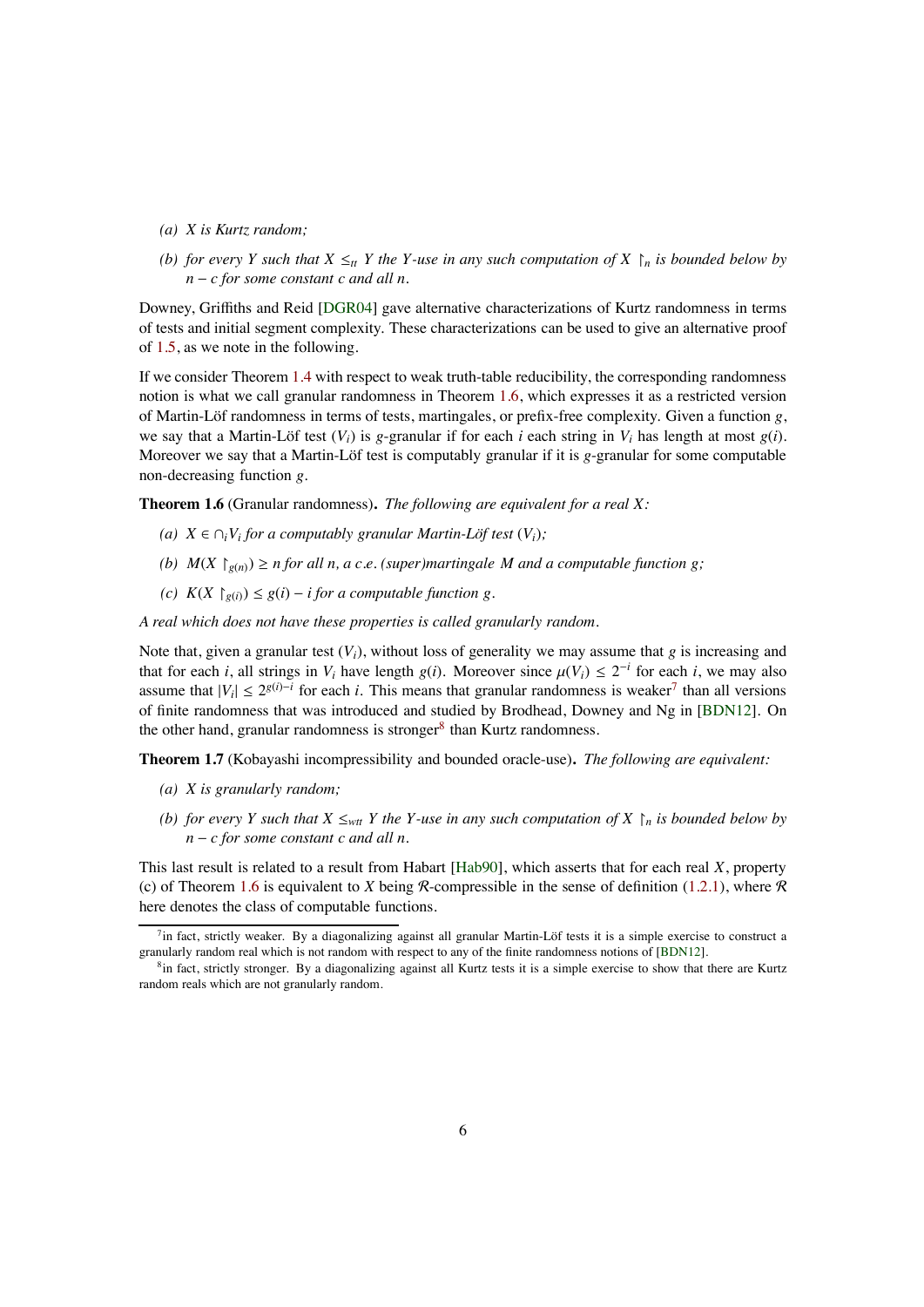#### **1.3.2 Oracle-use in computations of c.e. sets and c.e. reals**

The number  $\Omega$  was introduced by Chaitin in [Cha75] as the halting probability of a universal prefix-free machine, who also showed that it is Martin-Löf random. Clearly  $\Omega$  depends on the underlying universal prefix-free machine, but the cumulative work of Solovay [Sol75], Calude, Hertling, Khoussainov and Wang [CHKW01] and Kučera and Slaman [KS01] showed that these numbers are exactly the left-c.e. Martin-Löf random numbers. Finally we point out the following fact regarding left-c.e. reals with highly complex initial segment. As the universal halting probability,  $\Omega$  computes all left-c.e. reals including the halting problem itself. The following theorem qualifies the latter completeness property and relates to the main result of Kobayashi [Kob81], Theorem 1.3.

**Theorem 1.8.** *Every left-c.e. real X can be computed from*  $\Omega$  *with oracle-use*  $g(n) = \max_{i \leq n} K(X \restriction_{n})$ .<sup>9</sup>

Recall that  $K(\sigma) \leq |\sigma| + K(|\sigma|)$  for all strings  $\sigma$ , and that if *g* is a computable function such that  $\sum_{n} 2^{-g(n)}$  is finite, then  $K(n) \leq g(n) + O(1)$  for all *n*. Hence Theorem 1.8 implies that any left-c.e. real is computable from  $\Omega$  with oracle-use  $n + g(n)$ , where *g* is any computable non-decreasing function such that  $\sum_{n} 2^{-g(n)}$  is finite. The latter fact was shown in [BFLP16], where it was also shown to be optimal in the sense that if  $\sum_{n} 2^{-g(n)}$  is infinite then there exists a left-c.e. real which is not computable from  $\Omega$  with with oracle-use  $n + g(n)$ .

It would be interesting to find in which sense the upper bound of Theorem 1.8 for individual left-c.e. reals *X* is optimal. This might not be straightforward as computable left-c.e. reals are computable from any  $\Omega$  with zero oracle-use and Martin-Löf random left-c.e. reals are versions of  $\Omega$  and are computed from themselves with identify oracle-use. With regard to the latter case, we do know from [BLP16] that given any version of  $\Omega$  we can find a random left-c.e. real which is not computable from  $\Omega$  with use  $\log n + O(1)$ .

Barzdins [Bar68] showed that the plain complexity of every c.e. set is bounded above by  $2 \log n + O(1)$ . Then Kummer [Kum96] showed that this upper bound is optimal, in the sense that there exist c.e. sets *A* such that for some constant *c* we have  $C(A \nvert_n) > 2 \log n - c$  for infinitely many *n*. Here we present a corresponding optimal monotone upper bound for the prefix-free complexity of c.e. sets.

**Theorem 1.9.** *If f is a computable non-decreasing function then the following are equivalent:*

- *(a) the prefix-free complexity of every c.e. set is bounded by*  $f(n) + \log n + O(1)$ ;
- *(b)*  $\sum_{n} 2^{-f(n)}$  *is finite.*

Recall from [DJS96] that a Turing degree **a** is array computable if there exists a function which is truth-table reducible to the halting problem, which dominates all functions computable from **a**. Kummer [Kum96] showed that array non-computable c.e. degrees contain c.e. sets *A* such that  $C(A \mid n)$  >  $2 \log n - c$  for some constant *c* and infinitely many *n*, while the plain complexity of the c.e. sets of an array computable degree is bounded above by  $\log n + g(n) + O(1)$  for any given non-decreasing unbounded computable function *g*. This is sometimes known as the Kummer gap theorem (see [DH10, Section 16.11).

<sup>&</sup>lt;sup>9</sup>The reader should not be confused by the fact that we consider non-computable functions as oracle-use. Formally, we may say that *X* is computable from *Y* with oracle-use *g*, if there exists an oracle machine *M* such that for any *n* and any real *Z* extending *Y*  $\int_{g(n)}$  on the oracle tape of *M* we have  $M^Z(n) = X(n)$ .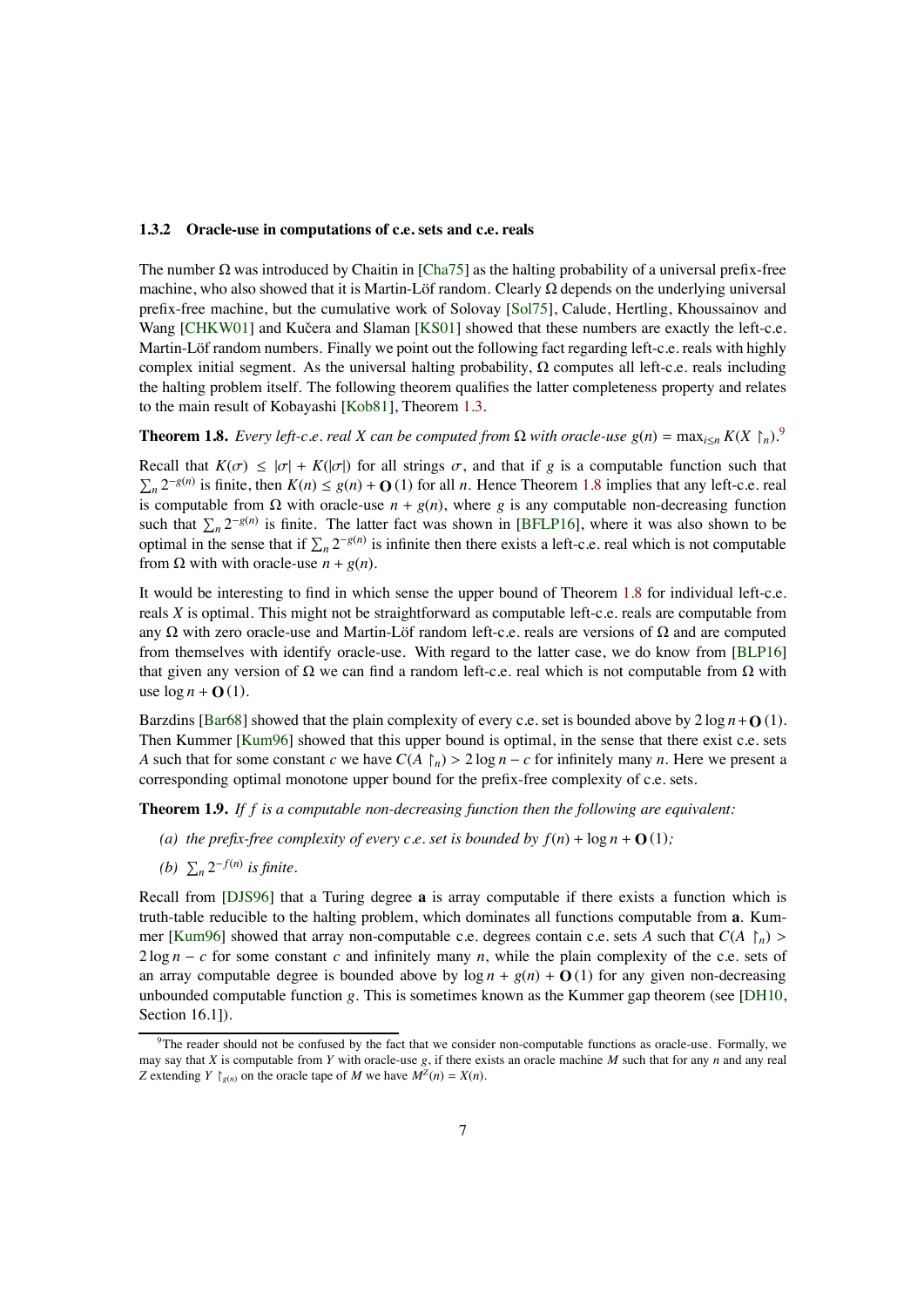The prefix-free version of the Kummer gap theorem says that the upper bound *f*(*n*) + log *n* of Theorem 1.9 is tight for array non-computable c.e. degrees (in the same sense that 2 log *n* was tight in the plain complexity case) and that  $f(n) + g(n) + O(1)$  is an upper bound for the prefix-free complexity of array computable c.e. sets (where again, *g* is any fixed computable unbounded non-decreasing function). We state a representative case of this result, while the interested reader can verify that the proof that we give in Section 3.4 applies to the general case.

**Theorem 1.10** (Kummer gap for prefix-free complexity of c.e. sets)**.** *If* **a** *is a c.e. degree then*

- *(a) if* **a** *is array non-computable then it contains a c.e. set whose prefix-free complexity is not bounded above by*  $2 \log n + \log \log n$ ;
- *(b) if* **a** *is array computable then the prefix-free complexity of all of its c.e. members is bounded above by*  $\log n + 2 \log \log n + O(1)$ *.*

Note that the upper bound for the case of array non-computable degrees is slightly higher than Kummer's 2 log *n*, as it follows from Theorems 1.10 and 1.9. The same is true for the case of array computable degrees, where we Kummer's bound was  $\log n + g(n)$  for an arbitrary unbounded computable non-decreasing function *g*.

# **2 Characterizations of randomness notions**

The arguments we give for Theorems 1.5, 1.5 and 1.7. are based on proving  $\neg(a) \leftrightarrow \neg(b)$  in each case. We see two different ways of proving  $\neg$ (a)  $\leftarrow$   $\neg$ (b) in each of these cases. One is to construct *Y* and the required reduction of *X* to *Y* based on the definition of the randomness notion at hand, in terms of tests. The second way is to use the Kolmogorov complexity definition of the corresponding randomness notion. We demonstrate the first methodology in the proof of Theorem 1.5 and demonstrate the second methodology in the proofs of Theorems 1.5 and 1.7.

# **2.1 Proof of Theorem 1.4**

We need to show that the following are equivalent:

- (a) *X* is Martin-Löf random;
- (b) for every *Y* such that  $X \leq_T Y$  the *Y*-use in any such computation of  $X \restriction_n$  is bounded below by *n* − *c* for some constant *c* and all *n*.

It suffices to prove  $\neg(a) \leftrightarrow \neg(b)$ . First, assume that *X* is not Martin-Löf random. Then for every constant *c* there exists some *n* such that  $K(X \restriction_n) \leq n - c$ . Hence for every *c* there exists some *n* and a description of *X*  $\restriction_n$  of length at most  $n - c$ . We can use this fact in order to define a stream *Y* which computes *X* with use some function *g* such that  $g(n) \leq n$  for infinitely many *n*. We define *Y* by induction, as the concatenation of a suitably crafted sequence of strings ( $\sigma_i$ ). Let  $\sigma_0$  be the empty sequence and let  $n_0 = c_0 = 0$ . Inductively assume that for some  $k > 0$  all  $\sigma_i$ ,  $i < k$  have been defined and belong to the domain of the universal prefix-free machine *U*. Let  $c_k$  be the sum of all  $|\sigma_i|, i \leq k$ . Let  $n_k > n_{k-1}$  be a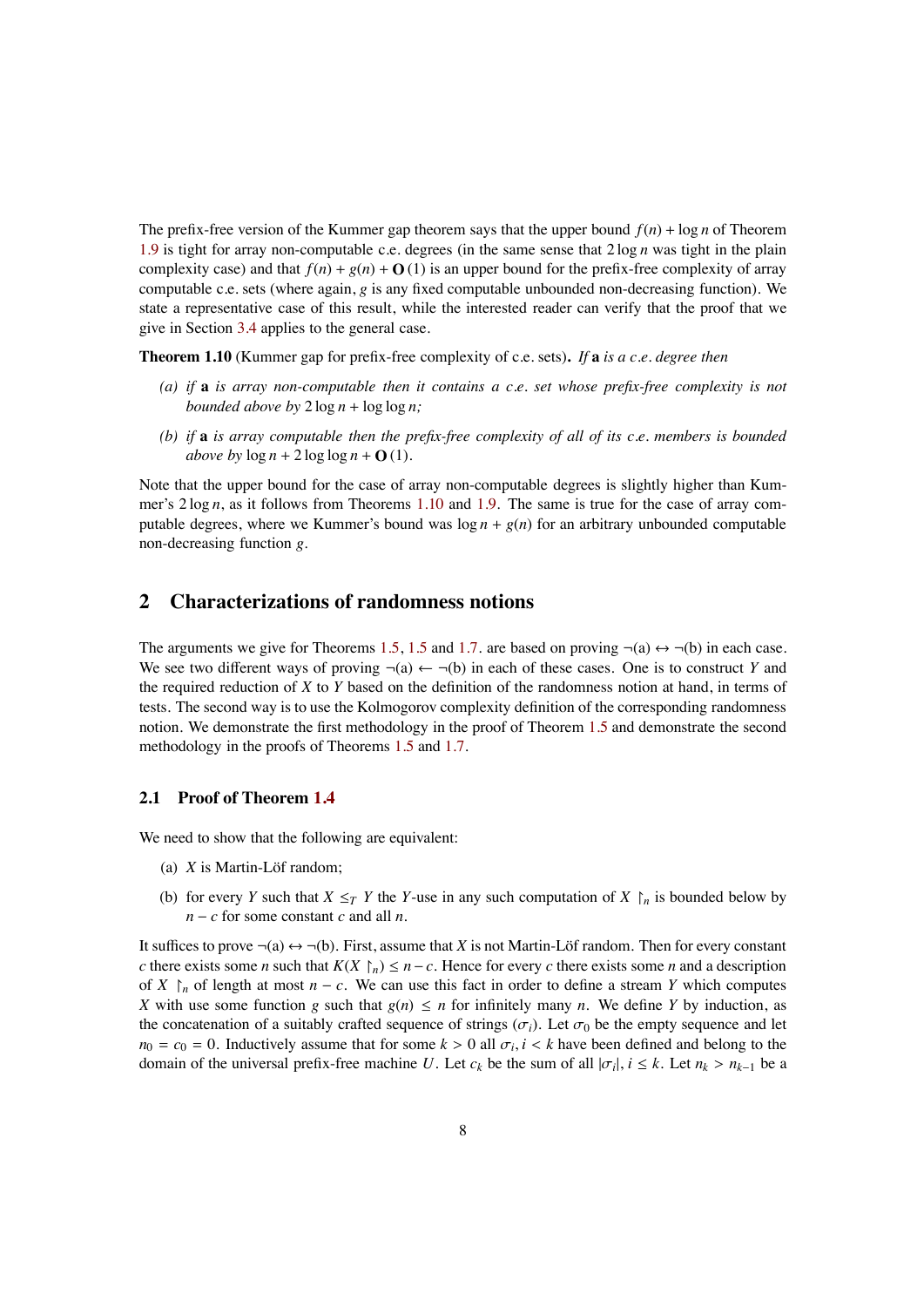number such that  $K(X \mid n_k) \leq n_k - c_{k-1}$  and let  $\sigma_k$  be the shortest description of  $X \mid n_k$ . This concludes the definition of  $(\sigma_i)$ .

Let  $Y = \sigma_0 * \sigma_1 * \cdots$  and note that, since all  $\sigma_i$  are in the domain of *U* and *U* is a prefix-free machine, for each *k* we can uniformly compute *X*  $\int_{u_k}$  from *Y*  $\int_{c_k}$ . We now show by induction that for each *k* we also have  $c_k \leq n_k$ . Clearly this holds for  $k = 0$ . Inductively assume that  $k > 0$  and  $c_{k-1} \leq n_{k-1}$ . Then  $c_k = c_{k-1} + K(X \rceil_{n_k}) \leq c_{k-1} + n_k - c_{k-1} = n_k$  which concludes the induction step. Note that since *U* is prefix-free the oracle *Y* can compute the sequence  $(c_i)$ . Therefore for each *n* the string *X*  $\upharpoonright$ <sub>*n*</sub> can be uniformly computed by *Y* with use  $c_k$ , where *k* is the least number such that  $n \leq n_k$ . So assuming that  $\neg$ (a) we have proved that  $\neg$ (b).

For the other direction assume that  $\neg$ (b) and let *Y* be an oracle such that  $X = \Phi(Y)$  for a Turing functional Φ such for each *c* there exists *n* such that the *Y*-use  $\phi(X \restriction_n)$  for the computation of *X*  $\restriction_n$  is less than *n* − *c*. We can view  $\Phi$  as a c.e. set of tuples  $\langle \sigma, \tau \rangle$  which indicate that any stream with prefix σ is Φ-mapped to a string or stream with prefix τ. We enumerate a Martin-Löf test (*Vi*) as follows. Given *k*, for each  $\langle \sigma, \tau \rangle$  in  $\Phi$  such that  $|\tau| > k + |\sigma|$  we enumerate  $\tau$  into  $V_k$ . By our assumption we have *X* ∈  $\cap_i V_i$ , so it remains to show that  $\mu(V_k) \leq 2^{-k}$  for each *k*. For a contradiction, suppose that  $\mu(V_k) > 2^{-k}$  for some *k*. Then there exists a finite prefix-free set of strings { $\tau_i | i < t$ } ⊆  $V_k$  such that

$$
\sum_{i 2^{-k}
$$

.

By the way we enumerate  $V_k$  and since  $\Phi$  is a Turing functional, for each  $\tau_i$ ,  $i < t$  there exists some  $\sigma_i$ such that  $\langle \sigma_i, \tau_i \rangle \in \Phi$ ,  $|\sigma_i| < |\tau_i| - k$  and the set  $\{\sigma_i \mid i < t\}$  is prefix-free. So

$$
\sum_{i
$$

which contradicts the previous inequality. We can conclude that  $\mu(V_k) \leq 2^{-k}$  for each *k*, which completes the proof that *X* is not Martin-Löf random.

## **2.2 Proof of Theorem 1.5**

We need to show that the following are equivalent:

- (a) *X* is Kurtz random;
- (b) for every *Y* such that  $X \leq_{tt} Y$  the *Y*-use in any such computation of  $X \restriction_n$  is bounded below by *n* − *c* for some constant *c* and all *n*.

We show  $\neg$ (a)  $\leftrightarrow$   $\neg$ (b). Note that for  $\neg$ (a)  $\rightarrow$   $\neg$ (b) one can use the characterization of Kurtz randomness in terms of a restricted version of prefix-free complexity from Downey Griffiths and Reid [DGR04] (just as we used such a characterization of Martin-Löf randomness in Section 2.1). Instead, here we use the formulation of Kurtz randomness in terms of tests, originally by Wang [Wan96].

# $\blacktriangleright$  *Proof that*  $\neg(a)$  *implies*  $\neg(b)$ *.*

Assuming that *X* is not Kurtz random, there exists a computable sequence of finite sets of strings (*Di*) (as a strong array) such that  $\mu(D_i) \leq 2^{-i}$  and  $X \in D_i$  for each *i*. Moreover, without loss of generality we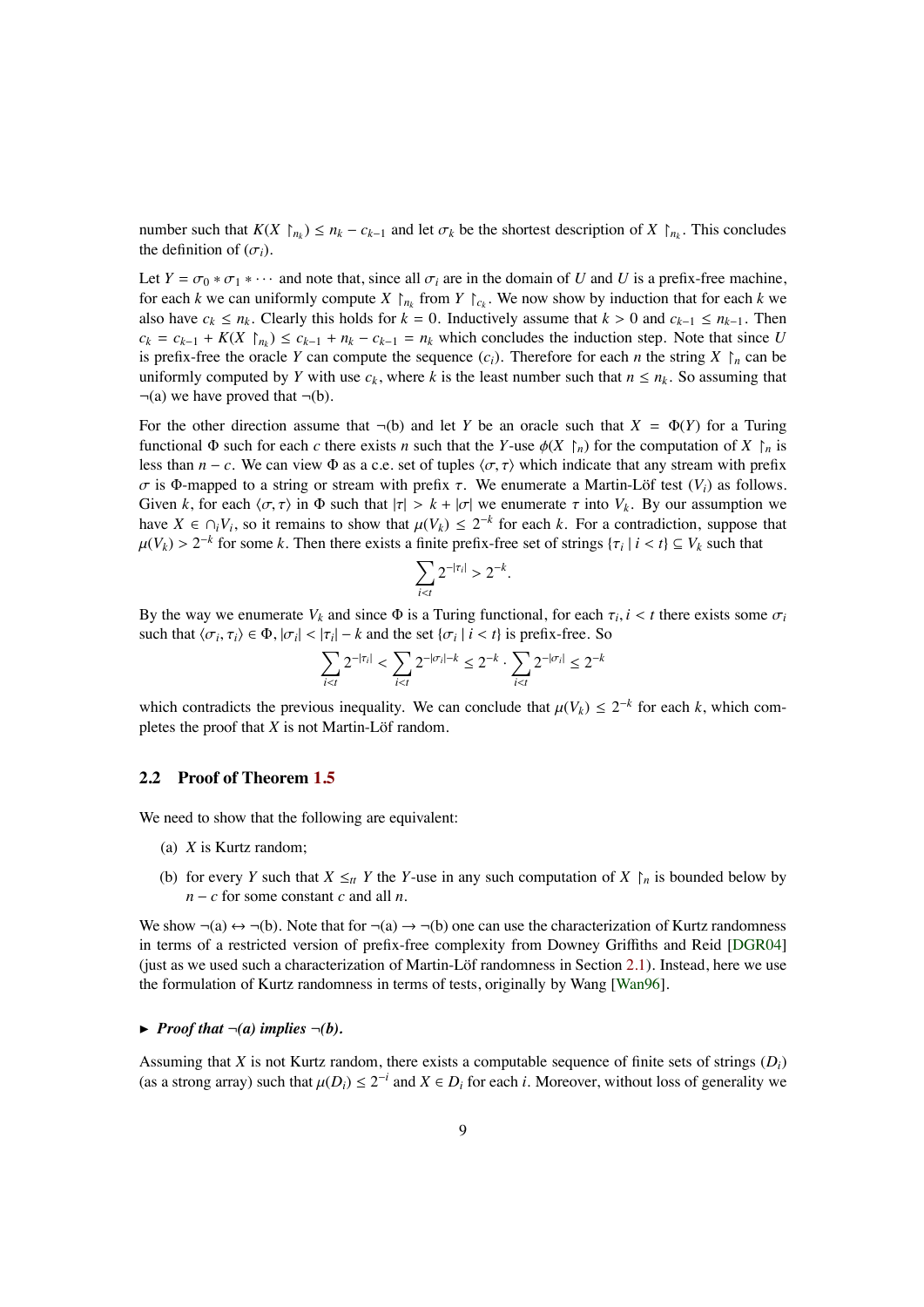may assume that for each *i*, the strings in  $D_i$  have the same length  $d_i$ . For each *i*, the number of strings in  $D_i$  is at most  $2^{d_i - i}$ . Without loss of generality we may assume that for each *i* we have

- $d_i < d_{i+1}$  and  $|D_i| = 2^{d_i i}$  and  $d_0 > 1$ ;
- every string in  $D_{i+1}$  has a prefix in  $D_i$ .

It suffices to construct a total Turing functional  $\Phi$  such that for each  $X \in \bigcap_i D_i$  there exists some *Y* such that  $X = \Phi^{Y}$ . As a basis for this functional, we define a partial computable tree *T* as a partial computable function from strings to strings, and an increasing sequence  $(q_s)$  of indices of the array  $(D_i)$ , such that

- (a) for each *s* and each  $\rho \in D_{q_s}$  we have  $T(\rho) \downarrow$  and  $|T(\rho)| = |\rho| s$ ;
- (b) if  $T(\rho) \downarrow$  then  $\rho \in D_{q_s}$  for some *s*.

Let  $\lambda$  be the empty string. We define the sequence  $(q<sub>s</sub>)$  along with *T* and an auxiliary increasing computable sequence  $(p_s)$  by simultaneous recursion, and use  $p_s$  as the length of  $T(\rho)$  for each  $\rho \in D_a$ . In this construction we view the image  $T(\rho)$  of  $\rho$  as a code for  $\rho$ .

At stage 0, let  $q_0 = p_0 = 0$  and let  $T(\lambda) = \lambda$ . At stage  $s + 1$  assume inductively that  $q_j, p_j, j \leq s$  have been defined. Then let  $q_{s+1} = p_s + s + 1$  and  $p_{s+1} = d_{q_{s+1}} - s - 1$ . Next, for each string  $\rho \in D_{q_s}$  map the extensions of  $\rho$  in  $D_{q_{s+1}}$  in lexicographical order onto the extensions of  $T(\rho)$  of length  $p_{s+1}$ . Formally, let let  $\eta_t$ ,  $t < k$  be a lexicographical list of all the strings in  $D_{q_{s+1}}$  which extend  $\rho$ . Moreover let  $\theta_t$ ,  $t < k$ be a lexicographical list of the first *k* extensions of  $T(\rho)$  of length  $p_{s+1}$  and define  $T(\eta_t) = \theta_t$  for each  $t < k$ . This completes stage  $s + 1$  and the inductive definition of *T*.

First, let us verify that *T* is well defined, i.e. that at step  $s + 1$  the required assignment of strings is possible. By our assumption about  $(D_i)$ , given  $\rho \in D_{q_s}$  there are at most  $2^{d_{q_{s+1}}-q_{s+1}}$  many extensions of  $\rho$  in  $D_{q_{s+1}}$ . But since  $p_{s+1} = d_{q_{s+1}} - s - 1$  and  $q_{s+1} \ge 1$  we have  $p_{s+1} \ge p_s + d_{q_{s+1}} - q_{s+1}$ . This means that in step  $s + 1$  there are enough extensions of  $T(\rho)$  of the required length in order to perform the assignment  $T(\eta_t) = \theta_t$  for each  $t < k$ .<sup>10</sup>

Moreover the tree *T* is clearly a computable map from strings of length  $d_{q_{s+1}}$  to strings of length  $p_{s+1}$  =  $d_{q_{s+1}} - s - 1$ . So the properties (a), (b) above hold. Since step  $s + 1$  always maps distinct extensions of  $\rho$  of a certain length to distinct extensions of  $T(\rho)$  of a certain length, the map *T* is a tree in the sense that for  $\eta$ ,  $\theta$  such that  $T(\eta) \downarrow$ ,  $T(\theta) \downarrow$  we have  $\eta \subseteq \theta$  if and only if  $T(\eta) \subseteq T(\theta)$ . Since *T* is a tree and the mapping in step *s* + 1 was done in lexicographical order, we have that for each *s* and each real *X* ∈ ∩<sub>*j*≤*q<sub>s+1</sub>*</sub> *D<sub>j</sub>* the code *T*(*X*  $\upharpoonright$ <sub>*d<sub>as</sub>*</sub>) is defined and

for all *s* the string *X*  $\upharpoonright_{d_q}$  is uniformly computable from  $T(X \upharpoonright_{d_q} Y)$  which has length  $d_q = s$ .

For each real  $X \in \bigcap_i D_i$  let  $T(X)$  be the limit of all  $T(X \restriction_{d_{a_k}})$  as *s* goes to infinity. Consider the intervals  $I_s = [d_{q_s}, d_{q_{s+1}})$ . Moreover let  $\Phi$  be the total Turing functional such that for each *X*, *s* and  $n \in I_s$  the oracle-use for the first *n* bits of *X* is  $d_{q_s}$  – *s* and

$$
\Phi^X(n) = \begin{cases} T(X)(n), & \text{if } X \in \bigcap_{j \le q_{s+1}} D_j; \\ 0, & \text{otherwise.} \end{cases}
$$

<sup>&</sup>lt;sup>10</sup>Note that since  $(d_j)$  is increasing and  $d_0 > 1$ , for each *s* we have  $q_{s+1} = p_s + s + 1 = d_{q_s} - s + s + 1 > d_{q_s} > q_s$  so  $q_{s+1} > q_s + 1$ . Also  $p_{s+1} = d_{q_{s+1}} - s - 1 > d_{q_s} + 1 - s - 1 = d_{q_s} - s = p_s$  so both sequences  $(q_s)$  and  $(p_s)$  are increasing.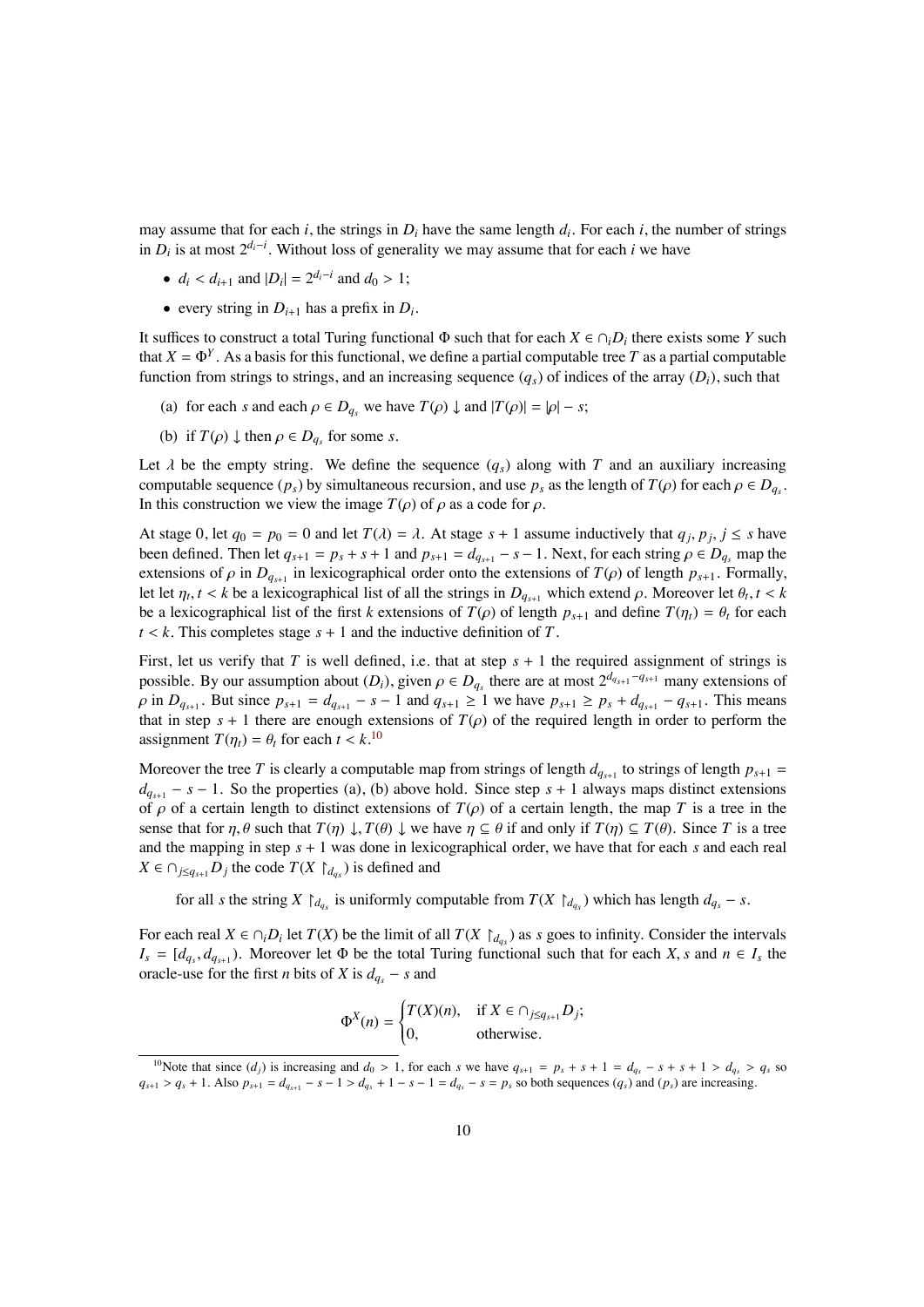Then we can conclude that each  $X \in \bigcap_i D_i$  is truth-table reducible to  $T(X)$  and for each *s* the oracle-use for the computation of the first  $d_{q_s}$  bits of *X* is  $d_{q_s}$  − *s*. This concludes the proof of ¬(b) given ¬(a).

#### $\blacktriangleright$  *Proof that*  $\neg(b)$  *implies*  $\neg(a)$ *.*

Assume that there exists some *Y* such that  $X \leq_{tt} Y$  and for each *c* there exists *n* such that the oracleuse in this reduction for the computation of *n*-bit strings is bounded above by  $n - c$ . Let  $\Phi$  denote a total Turing functional corresponding to the given truth-table reduction  $X \leq_t Y$ . Also, let  $(n_i)$  be a computable increasing sequence of numbers such that for each *i* the oracle-use with respect to Φ for the computation of  $n_i$ -bit strings is bounded above by  $n_i - i$ . Then we may assume that the oracle-use in computations with respect to  $\Phi$  is a non-decreasing computable function *f* such that  $f(n_i) \leq n_i - i$ for each  $i$ , which is the same for all oracles. The functional  $\Phi$  can be seen as a computable set of tuples  $\langle \sigma, \tau \rangle$  indicating the fact that any real *Y* with prefix  $\sigma$  is Φ-mapped to an extension of  $\tau$ . Moreover we can assume that if  $\langle \sigma, \tau \rangle \in \Phi$  then for each  $\rho \subseteq \tau$  there exists  $\eta \subseteq \sigma$  such that  $\langle \eta, \rho \rangle \in \Phi$ . Using the fact that *f* is the oracle use in  $\Phi$ , we may also assume that if  $\langle \sigma, \tau \rangle \in \Phi$  then  $|\sigma| = f(\tau)$ .

For each *i* consider the set  $D_i$  of strings  $\tau$  of length  $n_i$  such that  $\langle \sigma, \tau \rangle \in \Phi$  for some  $\sigma$ . Then  $(D_i)$  is uniformly computable, since  $\Phi$  is a total Turing functional. By the choice of  $(n_i)$  we have  $|\sigma| + i \le |\tau|$ for each such pair  $\langle \sigma, \tau \rangle$ . For each *i* let  $M_i$  be the set of strings  $\sigma$  such that  $\langle \sigma, \tau \rangle \in \Phi$  for some  $\tau \in D_i$ . According to our hypothesis about  $\Phi$ , all strings in  $M_i$  have the same length  $f(n_i)$ , so  $M_i$  is prefix-free. So

$$
\mu(D_i) = \sum_{\tau \in D_i} 2^{-|\tau|} \le \sum_{\sigma \in M_i} 2^{-|\sigma| - i} = 2^{-i} \cdot \sum_{\sigma \in M_i} 2^{-|\sigma|} \le 2^{-i}.
$$

Since the sets  $D_i$  are also finite and uniformly computable,  $(D_i)$  is a Kurtz test. By our hypothesis we have  $\Phi^Y = X$  for some *Y*. Hence  $X \in \bigcap_i D_i$  and this concludes the proof that *X* is not Kurtz random.

## **2.3 Proof of Theorems 1.6 and 1.7**

The proof of Theorem 1.6 is a direct adaptation of the classic argument that shows the equivalence of the expressions of Martin-Löf randomness in terms of tests, martingales and prefix-free complexity. We need to show that the following are equivalent for a real *X*:

- (a)  $X \in \bigcap_i V_i$  for a computably granular Martin-Löf test  $(V_i)$ ;
- (b)  $M(X \rvert_{g(n)}) \ge n$  for all *n*, a c.e. (super)martingale *M* and a computable function *g*;
- (c)  $K(X \upharpoonright_{g(i)}) \leq g(i) i$  for a computable function *g*.

Suppose that (a) holds. Then without loss of generality we may assume that there exists a computable nondecreasing function *g* such that for each *i*, all strings in  $V_i$  have length  $g(i)$ . Then we can define  $M(\sigma) = \sum_i \mu_{\sigma}(V_i)$ . It can be easily verified that *M* is a c.e. martingale which meets (b) for any *X* ∈  $\cap_i V_i$ . Conversely, assume that (b) holds and define  $U_i$  to be the set of strings of length  $g(i)$  such that *M*(*X*  $\upharpoonright_{g(i)}$ ) ≥ *i*. Also let  $V_i = U_{2^i}$  for each *i*. Then  $\mu(V_i) \leq 2^{-i}$  and  $(V_i)$  is granular with respect to the function  $i \mapsto g(2^i)$ . Now assume that (c) holds. Then define  $V_i$  be the set of strings  $\sigma$  of length  $g(i)$  such that *K*(*σ*) ≤ |*σ*| − *i*. Then  $\mu(V_i)$  ≤ 2<sup>-*i*</sup> for each *i* and any *X* such that *K*(*X* |  $\sigma(i)$ ) ≤ *g*(*i*) − *i* is in *V<sub>i</sub>*. Hence we can deduce (a). Conversely, suppose that *X* ∈  $\cap_i V_i$ ,  $\mu(V_i)$  ≤ 2<sup>-*i*</sup> and all strings in *V<sub>i</sub>* have length *g*(*i*).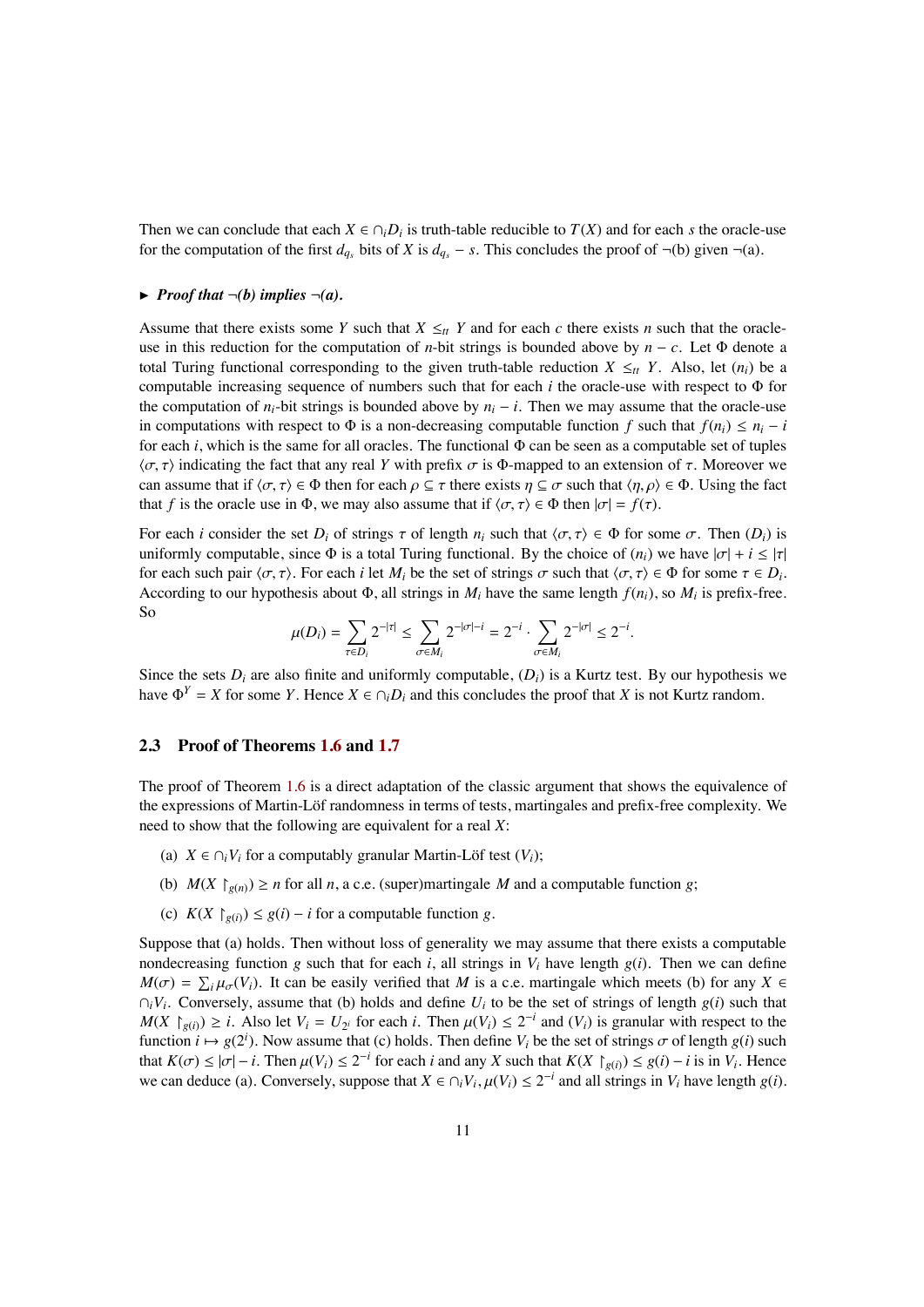Then using the Kraft-Chaitin theorem we can build a prefix-free machine *M* such that  $K(\sigma) \le |\sigma| - i$ for all *i* and for all  $\sigma \in V_i$ . This means that (a) implies (c).

Next, we turn to the proof of Theorem 1.7. We need to show that the following are equivalent:

- (a) *X* is granularly random;
- (b) for every *Y* such that  $X \leq_{wtt} Y$  the *Y*-use in any such computation of  $X \upharpoonright_n$  is bounded below by *n* − *c* for some constant *c* and all *n*.

This proof is very similar to the argument we discussed in Section 2.2.

## $\blacktriangleright$  *Proof that*  $\neg(b)$  *implies*  $\neg(a)$ *.*

Assume that (b) does not hold. Then  $\Phi(Y) = X$  for some *Y* and a Turing functional  $\Phi$  with computable non-decreasing oracle-use *f* on all oracles such that for each *c* there exists some *n* such that  $f(n) < n-c$ . Let  $(n_i)$  be a computable increasing sequence such that  $f(n_i) < n_i - i$  for each *i*. The functional  $\Phi$  can be seen as a c.e. set of tuples  $\langle \sigma, \tau \rangle$  indicating that for every oracle *Y* such that  $\Phi(Y)$  is total, if *Y* is prefixed by σ then Φ(*Y*) is prefixed by τ. We may also assume that for each ⟨σ, τ⟩ in Φ we have *f*(|τ|) = |σ|. Hence for every *i*, every  $\tau$  of length  $n_i$  and every  $\sigma$  such that  $\langle \sigma, \tau \rangle \in \Phi$  the length of  $\sigma$  is at most  $n_i - i$ . Let *V<sub>i</sub>* be the set of all  $\tau$  of length  $n_i$  such that  $\langle \sigma, \tau \rangle \in \Phi$  for some  $\sigma$ . Then by the choice of  $n_i$ , there can be at most  $2^{n_i-i}$  many distinct strings in  $V_i$ . So  $\mu(V_i) \leq 2^{-i}$  and  $(V_i)$  is a computably bounded Martin-Löf test. Moreover  $X \in \bigcap_i V_i$  so X is not computably bounded random.

#### $\blacktriangleright$  *Proof that*  $\neg(a)$  *implies*  $\neg(b)$ *.*

Conversely, assume that  $X \in \bigcap_i V_i$  where  $(V_i)$  is a Martin-Löf test such that for each *i* the set  $V_i$  is finite. Without loss of generality we may assume that for each  $i$ , the strings in  $V_i$  have the same length  $v_i$ . Also, without loss of generality we may assume that for each *i* we have

- $v_i < v_{i+1}$  and  $|V_i| \le 2^{v_i i}$  and  $v_0 > 1$ ;
- every string in  $V_{i+1}$  has a prefix in  $V_i$ .

It suffices to construct a Turing functional Φ with computable uniform oracle-use, such that for each  $X \in \bigcap_i V_i$  there exists some *Y* such that  $X = \Phi^Y$ .

Consider the tree *T* constructed in Section 2.2 in terms of the Kurtz test  $(D_i)$ , and replace  $(D_i)$  with  $(V_i)$ and  $(d_i)$  with  $(v_i)$  in this construction. The only difference in the properties of *T* is that *T* is now merely a c.e. tree and not necessarily computable. Similarly to the construction of *T* in Section 2.2, consider the intervals  $I_s = [v_{q_s}, v_{q_{s+1}}]$ . Define  $\Phi$  be the Turing functional such that for each *X*, *s* and  $n \in I_s$  the oracle-use for the first *n* bits of *X* is  $v_{q_s}$  – *s* and

$$
\Phi^X(n) = \begin{cases} T(X)(n), & \text{if } X \in \cap_{j \le q_{s+1}} V_j; \\ \uparrow & \text{otherwise.} \end{cases}
$$

Then we can conclude that each  $X \in \bigcap_i V_i$  is truth-table reducible to  $T(X)$  and for each *s* the oracle-use for the computation of the first  $v_{q_s}$  bits of *X* is  $v_{q_s}$  – *s*. This concludes the proof of ¬(b) given ¬(a).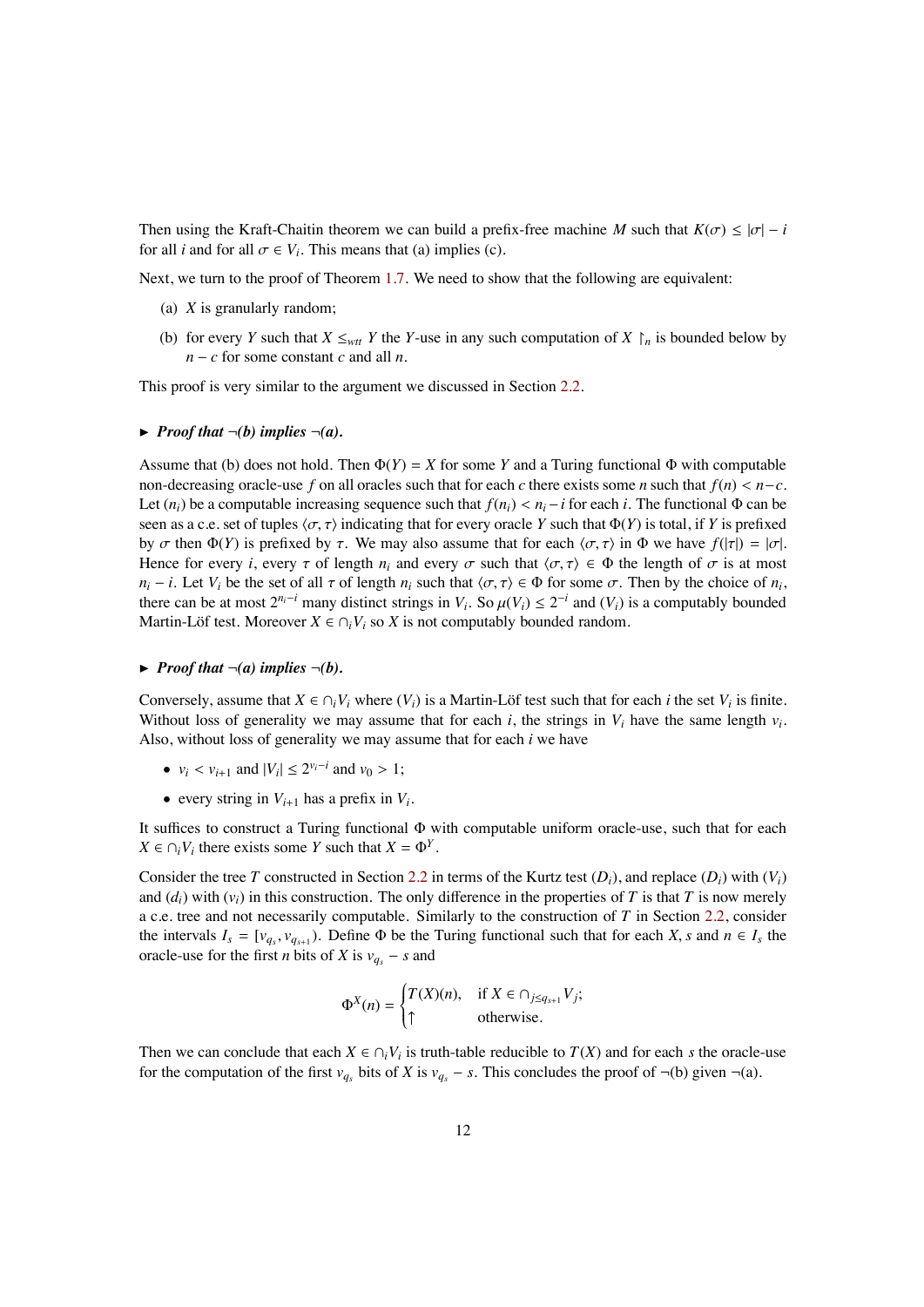# **3 Computing and compressing c.e. sets and c.e. reals**

# **3.1 Proof of Theorem 1.3**

We wish to prove a slightly stronger version of Theorem 1.3. We show that given a non-decreasing computable function *f* , the following are equivalent:

- (a)  $\sum_{n} 2^{-f(n)}$  is finite;
- (b) every c.e. set *X* is computable by  $\Omega$  with oracle-use bounded above by *f*;
- (c) every c.e. set *X* is computable by some set *Y* with oracle-use bounded above by *f* .

The implication (a)→(b) is from [BFLP16] and (b)→(c) is trivial. It remains to show  $\neg(a) \rightarrow \neg(c)$ . So suppose that the sum in (a) is infinite and let  $(\Phi_e)$  be an effective enumeration of all Turing functionals with uniform oracle-use *f*. It suffices to construct a c.e. set *X* such that  $X \neq \Phi_e^Y$  for all reals *Y*. Let  $(m_e)$ be a computable increasing sequence such that

$$
\sum_{i \in [m_e, m_{e+1})} 2^{-f(i)} > 2 \qquad \text{for all } e.
$$

The enumeration  $(X_s)$  of *X* is based on the effective enumeration of  $(\Phi_e)$ . At stage  $s + 1$ , consider the least  $e \leq s$  such that  $\Phi_e^{\tau}[s]$  is a suffix of  $X_s \upharpoonright_t$  for some  $t \in I_e - X_s$  and some  $\tau$  of length  $f(t)$ . If such  $e$ exists, enumerate the least such *t* into *X*.

Clearly *X* is a c.e. set. For a contradiction, suppose that  $\Phi_e^Y = X$  for some *Y* and some *e*. This means that every number in  $I_e$  will be enumerated into *X* at some stage. Let  $s_i$ ,  $i < |I_e|$  be an increasing enumeration of the stages where these enumerations occurred. Moreover let  $t_i$ ,  $i < |I_e|$  be the enumerations that occurred in stages  $s_i$ ,  $i < |I_e|$ . By standard assumptions about the functionals  $(\Phi_i)$  and the construction, it follows that the sequence  $(t_i)$  is increasing. For each  $i < |I_e|$ , at stage  $s_i$  some number  $t_i \in I_e$  was enumerated into  $X_{s_i} - X_{s_i-1}$  so there exists a string  $\tau_i$  of length  $f(t_i)$  such that  $\Phi_e^{\tau_i}[s_i-1]$  is a suffix of *X<sub>si</sub>*−1  $\upharpoonright$ *t<sub>i</sub>* but not a suffix of  $X_s$   $\upharpoonright$ *t<sub>i</sub>* for any  $s \geq s_i$ . Since  $(t_i)$  is increasing and *f* is non-decreasing, it follows that the sequence  $(|\tau_i|)$  is non-decreasing and  $\tau_i$ ,  $i < |I_e|$  is a prefix-free set of strings. Hence by Kraft's inequality we have

$$
\sum_{i<|I_e|} 2^{-|\tau_i|} \leq 1.
$$

On the other hand by the choice of  $I_e$  we have

$$
\sum_{i<|I_e|}2^{-|\tau_i|}=\sum_{j\in I_e}2^{-f(j)}>2
$$

which is a contradiction. Hence we may conclude that there does not exist any real *Y* such that  $\Phi_e^Y = X$ which completes the proof of  $\neg(a) \rightarrow \neg(c)$ .

## **3.2 Proof of Theorem 1.8**

Recall the statement of Theorem 1.8:

Every left-c.e. real *X* can be computed from  $\Omega$  with oracle-use  $g(n) = \max_{i \leq n} K(X \restriction_n)$ .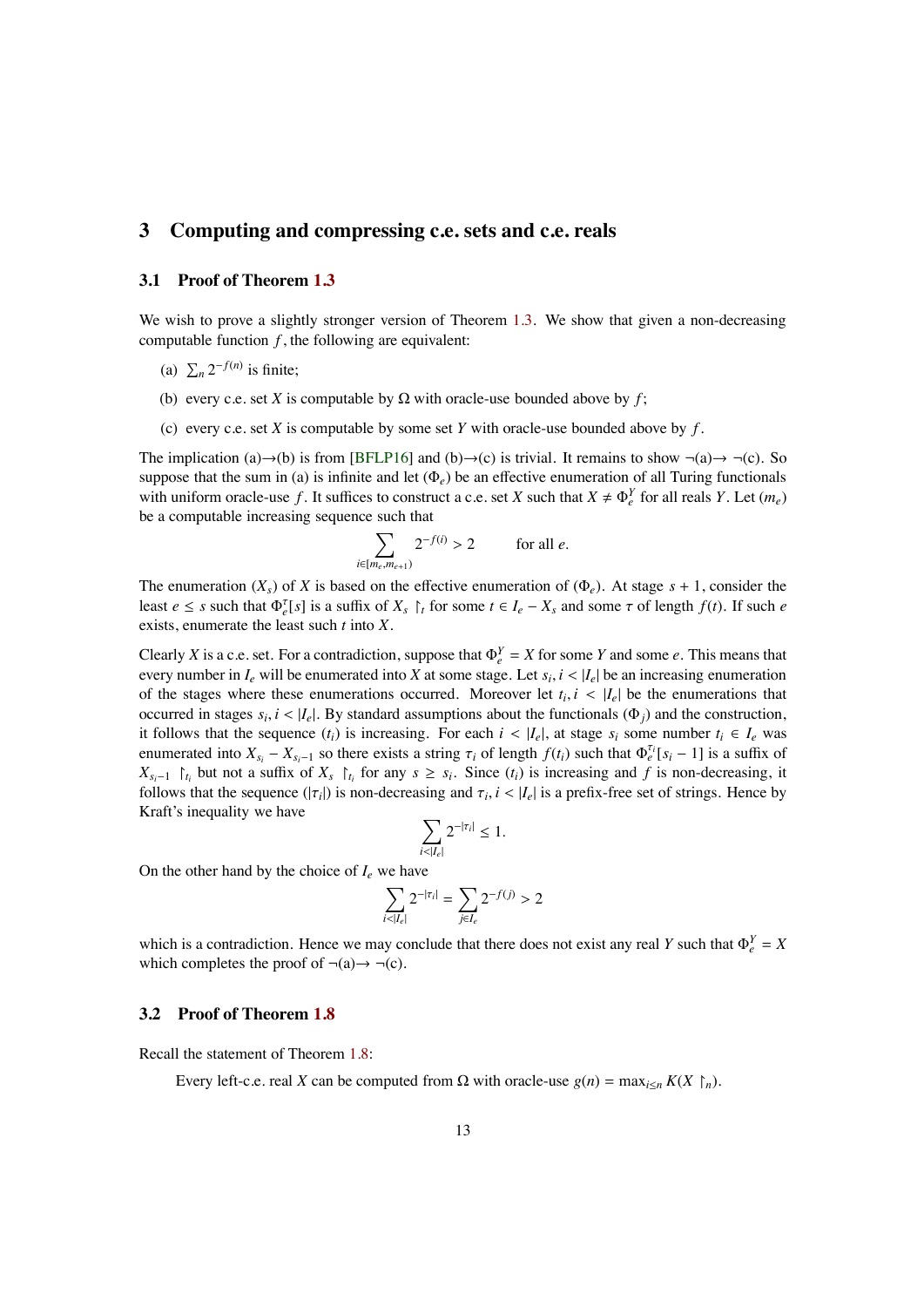Let *g*,  $\Omega$ , *X* be as above and let  $(X_s)$ ,  $(\Omega_s)$  be computable nondecreasing dyadic rational approximations that converge to  $X, \Omega$  respectively. We construct a Solovay  $J$  test as follows.

At stage  $s + 1$ , consider the set  $I_s$  of  $n \leq s$  such that one of the following holds:

- (a)  $X_{s+1}$   $\upharpoonright_n = X_s$   $\upharpoonright_n$  and  $K_{s+1}(X_{s+1} \upharpoonright_n) < K_s(X_s \upharpoonright_n);$
- (b)  $X_{s+1} \upharpoonright_n \neq X_s \upharpoonright_n$  and  $K_{s+1}(X_{s+1} \upharpoonright_n) < \infty$ .

For each  $n \in I_n$  enumerate  $\Omega_{s+1} \restriction_n$  into *J*.

First we verify that *J* is a Solovay test. According to the construction, every string  $\sigma$  enumerated in *J* at stage  $s + 1$  corresponds to clause (a) or clause (b). In either case, any such  $\sigma$  has the length of a corresponding currently shortest description of  $X_{s+1}$  |*n* for some *n*. Hence any string  $\sigma \in J$  is uniquely associated with a string of the same length, in the domain of the underlying universal machine *U*. Since the weight of  $U$  is bounded by 1, the same will be true of the weight of  $J$ . Since  $J$  is also a c.e. set, it is a Solovay test.

It remains to show that for each *n* the string  $\Omega \restriction_{g(n)}$  can uniformly compute *X*  $\restriction_n$ . Since  $\Omega$  is Martin-Löf random there must be a stage  $t_0$  in the construction after which no initial segment of  $\Omega$  is ever enumerated in *J* after  $t_0$ . Given *n* and any initial segment  $\tau$  of  $\Omega$  of length at least  $g(n)$ , consider the first stage  $s_0 > t_0$  such that  $\tau$  is a prefix of  $\Omega_{s_0}$ . Since  $\Omega$  is a left-c.e. real we have that  $\tau$  will be a prefix of  $\Omega_{s_0}$  for all  $s \geq s_0$ . We claim that  $X \upharpoonright_n = X_{s_0} \upharpoonright_n$ .

For a contradiction, suppose that this is not the case. Then there exists a least stage  $s_1 \geq s_0$  such that  $X_{s_1+1}$   $\uparrow_n \neq X_{s_1}$   $\uparrow_n$ . If  $K_{s_1+1}(X_{s_1+1} \uparrow_n) = K(X \uparrow_n)$  then the construction will enumerate an initial segment of Ω of length at most  $|\tau|$  into *J* at stage  $s_1 + 1$ . This would contradict our assumption about the choice of *s*<sub>0</sub>. If on the other hand  $K_{s_1+1}(X_{s_1+1} \upharpoonright n) \neq K(X \upharpoonright n)$  then consider the least stage  $s_2 > s_1$  such that  $K_{s_2+1}(X_{s_2+1} \upharpoonright n) = K(X \upharpoonright n)$ . At stage  $s_2 + 1$  the construction will enumerate the first  $K(X \upharpoonright n) \le g(n)$  bits of Ω into *J*. This also contradicts our choice of stage  $s_0$ . It follows that *X*  $\uparrow$ <sub>*n*</sub>= *X<sub>s0</sub>*  $\uparrow$ <sub>*n*</sub>, which concludes the proof that *X* is computable from  $\Omega$  with oracle-use *g*.

#### **3.3 Proof of Theorem 1.9**

Given a computable non-decreasing function *f* we need to show that the following are equivalent:

- (a) the prefix-free complexity of every c.e. set is bounded by  $f + O(1)$ ;
- (b)  $\sum_{n} n \cdot 2^{-f(n)}$  is finite.

Note that (b) implies that  $f(n)$  is an upper bound for  $K(n)$ . On the other hand, in order to describe the first *n* bits of a c.e. set we merely need the shortest prefix-free description of *n* concatenated by a code of the number of elements in *A*  $\upharpoonright$ <sub>*n*</sub>. Since the latter has length at most log *n*, we see that (b) implies (a).

Next, we show that  $\neg$ (b) implies  $\neg$ (a). Assuming that the sum in (b) is infinite we wish to construct a c.e. set *A* whose initial segment prefix-free complexity is not  $f + O(1)$ . In the construction of *A* we will use the following fact.

**Lemma 3.1.** *If*  $\sum_{n} n \cdot 2^{-f(n)}$  *is infinite then for every*  $c \in \mathbb{N}$  *the sum*  $\sum_{n>c} (n-c) \cdot 2^{-f(n)}$  *is infinite.*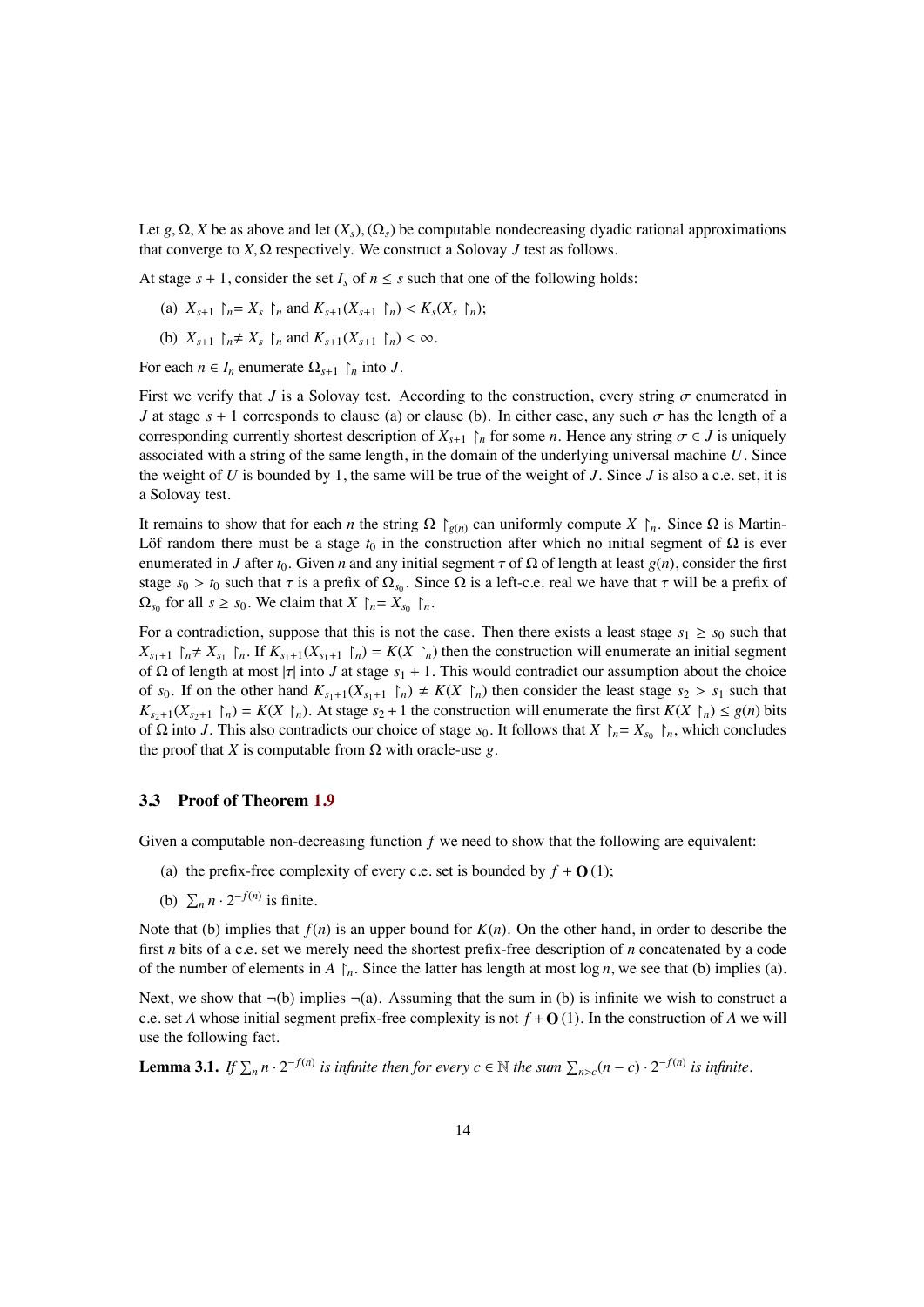**Proof.** For a contradiction suppose that this does not hold for some *c*. Then

$$
\sum_{n} n \cdot 2^{-f(n)} - \sum_{n > c} (n - c) \cdot 2^{-f(n)} = \sum_{n \leq c} n \cdot 2^{-f(n)} + \sum_{n > c} c \cdot 2^{-f(n)}
$$

is infinite, which means that

$$
\sum_{n>c} 2^{-f(n)} = \infty \quad \text{and} \quad \sum_{n>c} (n-c) \cdot 2^{-f(n)} = \infty
$$

which contradicts our assumption.  $\Box$ 

We need to construct a c.e. set *A* which satisfies the following requirements:

$$
\mathcal{R}_e: \quad \exists n \quad K(A \upharpoonright_n) > f(n) + e.
$$

By Lemma 3.1 there exists a computable increasing sequence  $(n<sub>i</sub>)$  such that

$$
\sum_{s \in (n_e, n_{e+1}]} (s - n_e) \cdot 2^{-f(s)} > 2^e \qquad \text{for all } e. \tag{3.3.1}
$$

Let us say that  $\mathcal{R}_e$  *requires attention* at stage  $s + 1$  if  $K(A \restriction_n)[s + 1] \leq f(n) + e$  for all  $n \leq n_{e+1}$  and  $[n_e, n_{e+1}) - A_s \neq 0$ . Note that the numbers we are going to enumerate into *A* for the satisfaction of  $\mathcal{R}_e$ are from the interval  $[n_e, n_{e+1})$  while in (3.3.1) we use interval  $(n_e, n_{e+1})$ . This is because for each  $e$ , a change in the approximation to *A*  $\upharpoonright_{n_{e+1}}$  can only be achieved with the enumeration into *A* of one of the numbers in  $[0, n_{e+1})$ .

We can now define a computable enumeration  $(A<sub>s</sub>)$  of *A*. At stage  $s + 1$  consider the least  $e \leq s$  such that  $\mathcal{R}_e$  requires attention. If such *e* exists, enumerate the least number of  $[n_e, n_{e+1}) - A_s$  into *A*. This completes the construction of *A*.

We verify that *A* meets requirement  $\mathcal{R}_e$  for all *e*. Since for each *e* the interval  $[n_e, n_{e+1})$  contains finitely many numbers, by definition each requirement can only require attention at finitely many stages. This is because when *e* is the least number such that  $\mathcal{R}_e$  requires attention at stage  $s + 1$ , then a number from  $[n_e, n_{e+1})$ −*A<sub>s</sub>* enters *A*. If  $\mathcal{R}_e$  was not satisfied for some *e*, then it follows that  $[n_e, n_{e+1}) \subseteq A$ . But at each stage  $s + 1$  where a number  $n \in [n_e, n_{e+1})$  enters A we have  $K(A \restriction t)[s] \leq f(t) + e$  for all  $t \in (n_e, n_{e+1}]$ . So if such an enumeration of  $n \in [n_e, n_{e+1})$  occurs at some stage stage  $s + 1$ , we can count an additional description of  $A_s$   $\uparrow_t$  of length at most  $f(t) + e$  for each  $t \in (n, n_{e+1}]$  in the domain of in the underlying universal prefix-free machine. Indeed, this is because if  $n \in [n_e, n_{e+1})$  was enumerated into A at some stage  $s + 1$ , the previous such enumeration was of the number  $n + 1$  at some stage  $t + 1 < s + 1$  and for each  $m \in (n+2, n_{e+1}]$  we have  $A_s \upharpoonright_m \neq A_t \upharpoonright_m$ . Of course if  $n \in [n_e, n_{e+1}]$  was the first number in this interval to be enumerated into *A*, then  $n = n_{e+1} - 1$  and we count the description  $A_s \upharpoonright_{n_{e+1}-1}$  of length at most  $f(n_{e+1}) + e$  for the first time. This means that by the stage where all of the numbers in  $[n_e, n_{e+1})$ are enumerated into *A*, we can count descriptions in the domain of the universal machine of weight at least

$$
\sum_{s \in (n_e, n_{e+1}]} (s - n_e) \cdot 2^{-f(s) - e}
$$

.

This contradicts (3.3.1) and the fact that the weight of the domain of a prefix-free machine is bounded above by 1. Hence we can conclude that the c.e. set *A* that we enumerated satisfies R*<sup>e</sup>* for each *e*.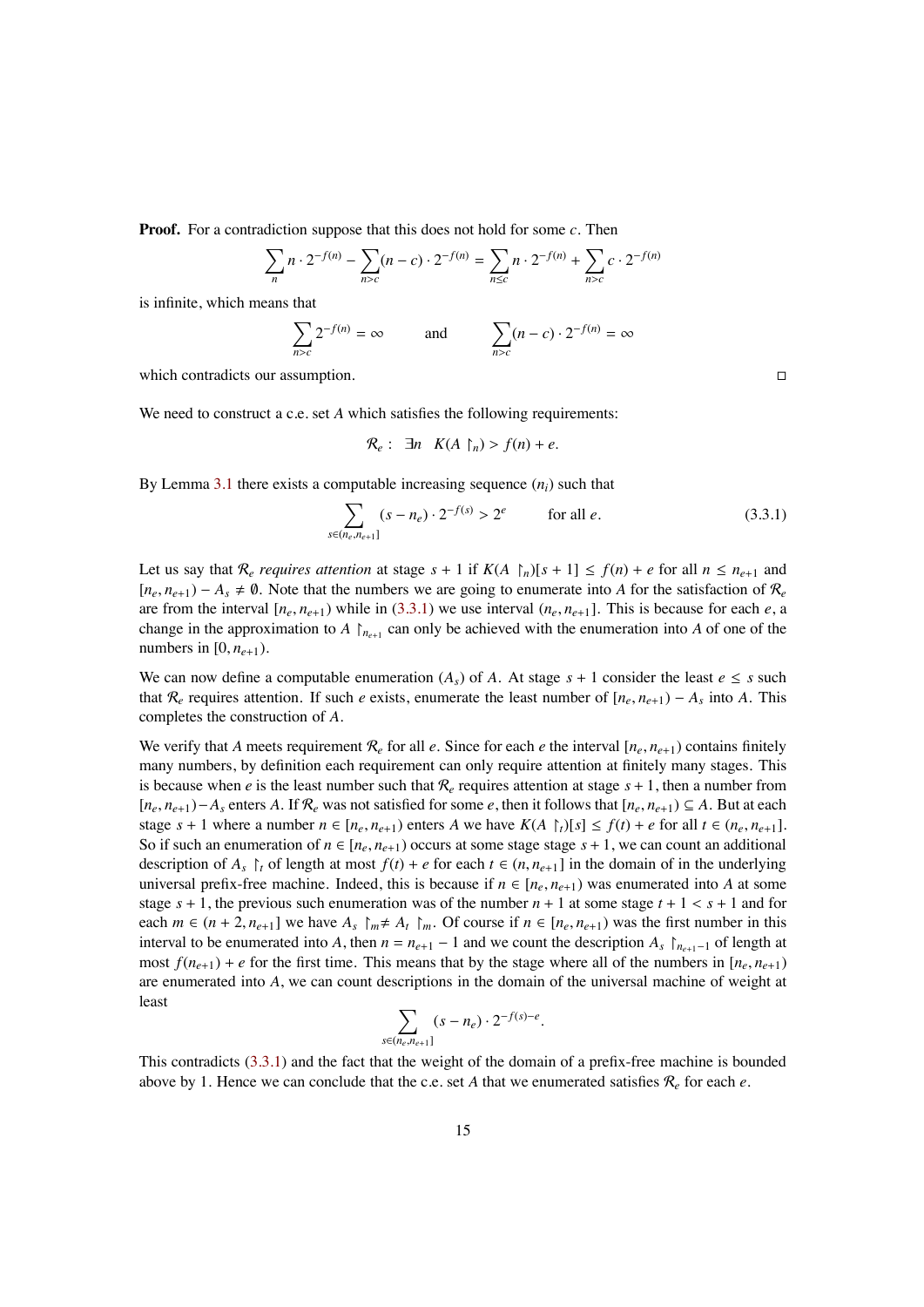#### **3.4 Proof of Theorem 1.10**

We need to show that:

- (a) if **a** is array non-computable then it contains a c.e. set whose prefix-free complexity is not bounded above by  $2 \log n + \log \log n$ ;
- (b) if **a** is array computable then the prefix-free complexity of all of its c.e. members is bounded above by  $\log n + 2 \log \log n + O(1)$ .

For (a), note that  $\sum_i 2^{-\log i - \log \log i} = \infty$ , so we only need to adapt the construction for the proof of Theorem 1.9 in Section 3.3, inside any c.e. array non-computable c.e. degree. In the following we fix  $f(n) = \log n$  in Theorem 1.9 and the construction of Section 3.3. Note that it suffices to only satisfy infinitely many requirements  $\mathcal{R}_e$  from Section 3.3. Recall from [DJS96] that if  $(I_n)$  is a computable sequence of intervals such that  $I_n < I_m$  whenever  $n < m$  then

every c.e. array non-computable degree **a** contains a c.e. set *A* such that for each c.e. set *W* we have  $A \cap I_n = W \cap I_n$  for infinitely many *n*. (3.4.1)

Without loss of generality we may assume that  $n_{e+1} - n_e > n_e - n_{e-1}$  for all  $e > 0$  in the construction of Section 3.3. Then we can set  $I_e = [n_e, n_{e+1})$  and apply (3.4.1) in order to fix a c.e. set *A* in **a** with the stated property. Next, we construct a c.e. set *W* in stages as follows, mimicking the construction of Section 3.3. At stage  $s + 1$ , let  $e \leq s$  be the least number such that  $K(A \restriction_n)[s + 1] \leq f(n) + e$  for all *n* ≤ *n*<sub>e+1</sub> and *I<sub>e</sub>* ⊈ *A<sub>s</sub>*, and if such *e* exists put the smallest element of *I<sub>e</sub>* − *A<sub>s</sub>* into *W*.

By (3.4.1) we have  $A \cap I_e = W \cap I_e$  for infinitely many *n*. Given *e* such that  $A \cap I_e = W \cap I_e$ , the assumption that  $\mathcal{R}_e$  is not satisfied leads to a contradiction by the same argument that we used in Section 3.3. Hence we can conclude that there are infinitely many *e* such that *A* satisfies  $\mathcal{R}_e$ , which means that the prefixfree complexity of *A* is not bounded above by  $\log n + f(n) + O(1)$  which is  $2 \log n + O(1)$  by our choice of *f* .

For (b), following Kummer's argument from [Kum96] and replacing plain for prefix-free complexity, we get that if *A* is a c.e. set of array computable degree, *f*(*n*) is a computable upper bound of *K*(*n*) and *g* is a computable unbounded non-decreasing function, then  $K(A \restriction_n)$  is bounded above by  $f(n) + g(n) + g(n)$ **O** (1). Note that  $\sum_i 2^{-\log i - 1.5 \cdot \log \log i}$  < ∞ so if we take  $g(n) = 0.5 \cdot \log \log n$ , the above fact shows that the prefix-free complexity of *A* is bounded above by  $\log n + 2 \log \log n$ .

# **References**

- [Bar68] Janis Barzdins. Complexity of programs to determine whether natural numbers not greater than *n* belong to a recursively enumerable set. *Soviet Mathematics Doklady*, 9:1251–1254, 1968.
- [BDN12] Paul Brodhead, Rod Downey, and Keng Meng Ng. Bounded randomness. In Michael J. Dinneen, Bakhadyr Khoussainov, and André Nies, editors, *Computation, Physics and Beyond - International Workshop on Theoretical Computer Science, WTCS 2012, Dedicated to Cristian S. Calude on the Occasion of His 60th Birthday, Auckland, New Zealand,*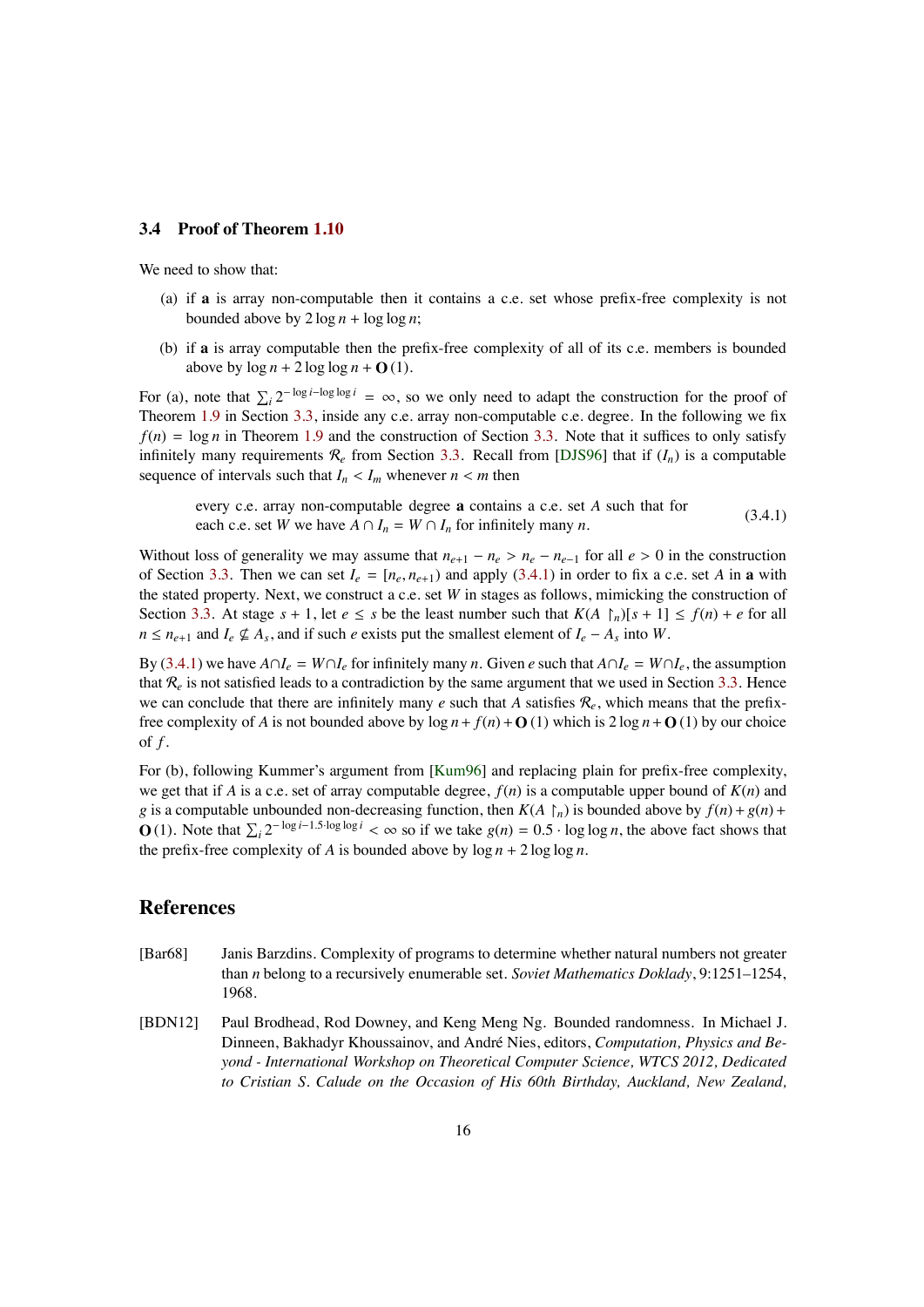*February 21-24, 2012, Revised Selected and Invited Papers*, volume 7160 of *Lecture Notes in Computer Science*, pages 59–70. Springer, 2012.

- [BFGM06] Verónica Becher, Santiago Figueira, Serge Grigorieff, and Joseph S. Miller. Randomness and halting probabilities. *J. Symb. Log.*, 71(4):1411–1430, 2006.
- [BFLP16] George Barmpalias, Nan Fang, and Andrew Lewis-Pye. Optimal asymptotic bounds on the oracle use in computations from Chaitin's Omega. *Journal of Computer and System Sciences*, 2016. In press.
- [BGH94] José Balcázar, Richard Gavaldà, and Montserrat Hermo. *On Infinite Sequences (almost) as Easy as* π. Report de recerca. Departament de Llenguatges i Sistemes Informàtics. Universitat Politècnica de Catalunya., 1994.
- [BGH96] José Balcázar, Richard Gavaldà, and Montserrat Hermo. *Compressibility of Infinite Binary Sequences*. Report de recerca. Departament de Llenguatges i Sistemes Informàtics. Universitat Politècnica de Catalunya., 1996.
- [BGS06] José Balcázar, Richard Gavaldà, and Hava Siegelmann. Computational power of neural networks: A characterization in terms of Kolmogorov complexity. *IEEE Trans. Inf. Theor.*, 43(4):1175–1183, September 2006.
- [BHLM13] George Barmpalias, Rupert Hölzl, Andrew E. M. Lewis, and Wolfgang Merkle. Analogues of Chaitin's Omega in the computably enumerable sets. *Inf. Process. Lett.*, 113(5-6):171– 178, 2013.
- [BL13] George Barmpalias and Angsheng Li. Kolmogorov complexity and computably enumerable sets. *Ann. Pure Appl. Logic*, 164(12):1187–1200, 2013.
- [BLP16] George Barmpalias and Andrew Lewis-Pye. Computing halting probabilities from other halting probabilities. Submitted, arXiv:1602.06395, 2016.
- [Cha75] Gregory J. Chaitin. A theory of program size formally identical to information theory. *J. Assoc. Comput. Mach.*, 22:329–340, 1975.
- [CHKW01] Christian Calude, Peter Hertling, Bakhadyr Khoussainov, and Yongge Wang. Recursively enumerable reals and Chaitin Ω numbers. *Theoret. Comput. Sci.*, 255(1-2):125–149, 2001.
- [DGR04] Rodney G. Downey, Evan J. Griffiths, and Stephanie Reid. On Kurtz randomness. *Theoretical Computer Science*, 321(2-3):249–270, August 2004.
- [DH10] Rodney G. Downey and Denis Hirshfeldt. *Algorithmic Randomness and Complexity*. Springer, 2010.
- [DJS96] Rod G. Downey, Carl G. Jockusch, Jr., and Michael Stob. Array nonrecursive sets and genericity. In *Computability, Enumerability, Unsolvability: Directions in Recursion Theory*, volume 224 of *London Mathematical Society Lecture Notes Series*, pages 93–104. Cambridge University Press, 1996.
- [Hab90] Karol Habart. Randomness and Turing reducibility restraints. In Egon Börger, Hans Kleine Büning, Michael M. Richter, and Wolfgang Schönfeld, editors, *Computer*